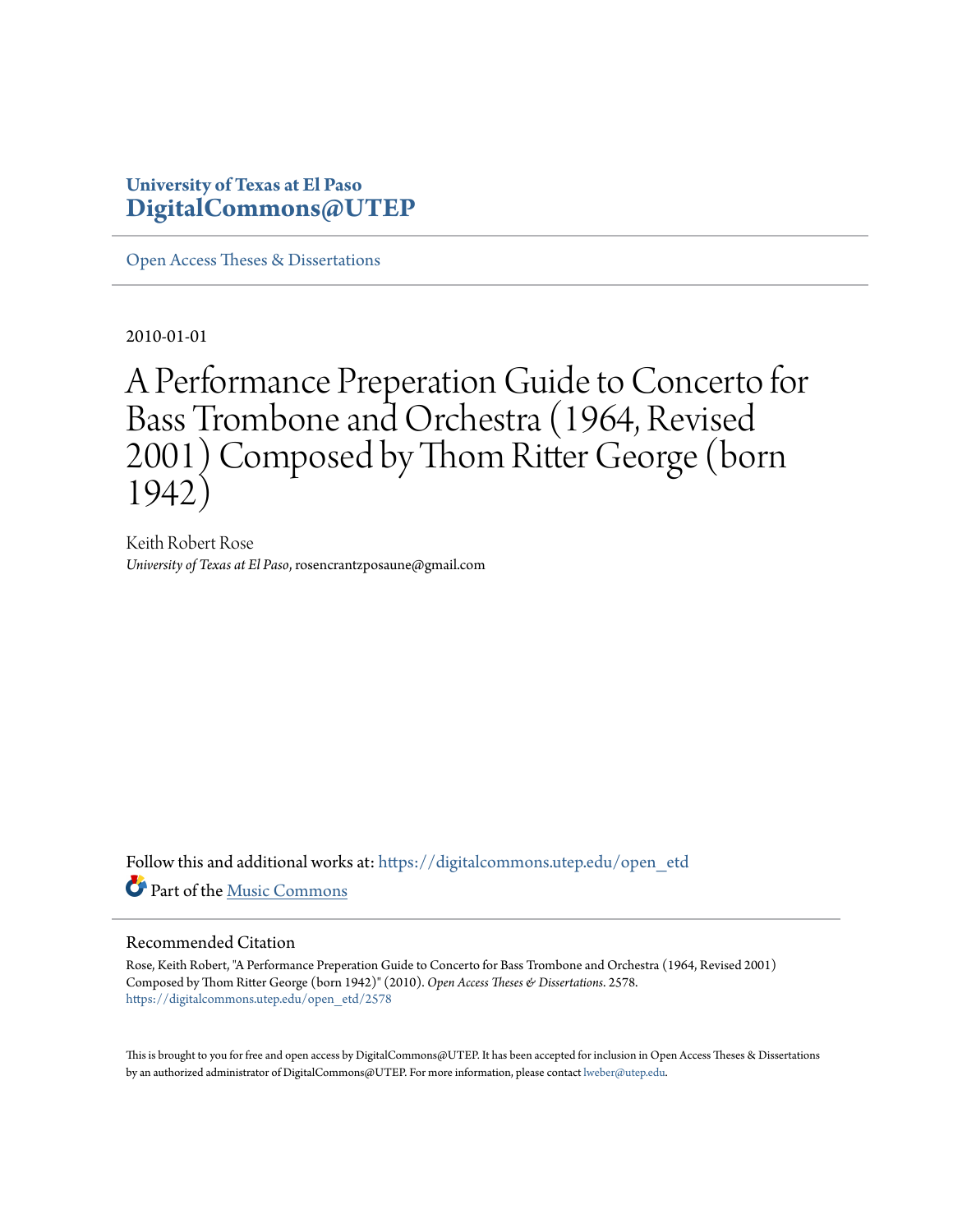A Performance Preparation Guide for

*Concerto for Bass Trombone and Orchestra* (1964, revised 2001)

Composed by Thom Ritter George (born 1942)

Keith Robert Rose

Department of Music

APPROVED:

Steven Wilson, D.M.A, Chair

Charles Leinberger, Ph.D.

Beth Brunk-Chavez, Ph.D.

Patricia D. Witherspoon, Ph.D. Dean of the Graduate School

\_\_\_\_\_\_\_\_\_\_\_\_\_\_\_\_\_\_\_\_\_\_\_\_\_\_\_\_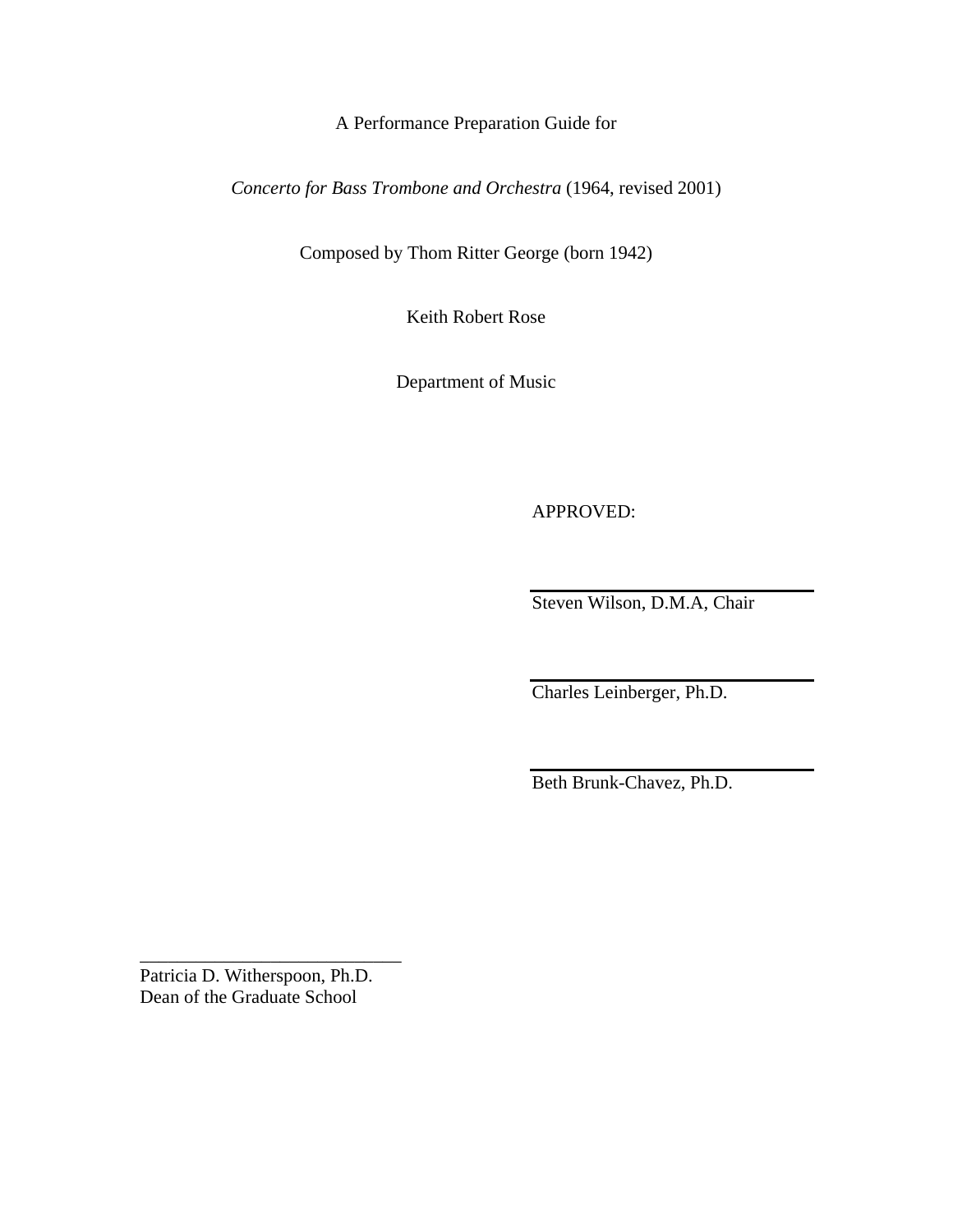Copyright ©

By

Keith Robert Rose

2010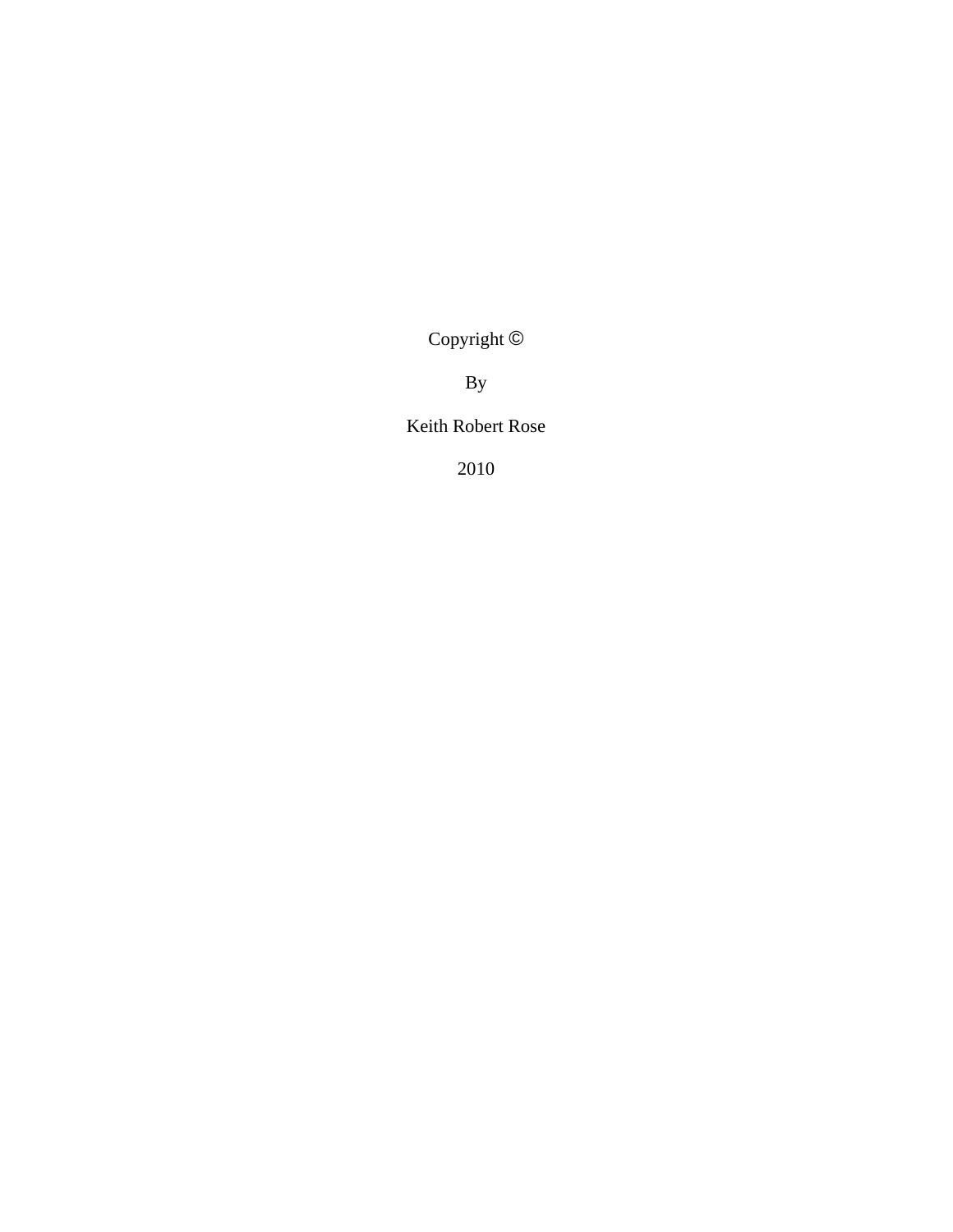### Dedicated to:

Jodi, my wonderful wife, who kept me going through everything, even when she was dealing with everything she had to deal with.

Christopher, my amazing son, for tolerating me having to go to classes and missing out on time with him.

Jeff Kurka, the man who kept me motivated and focused, even when I didn't want to.

Russell Houser, my fellow Graduate Student and Commander, for having a friend and competitor in classes (even though you always beat me).

Lastly, to all the family, friends, and Soldiers who supported me in this endeavor.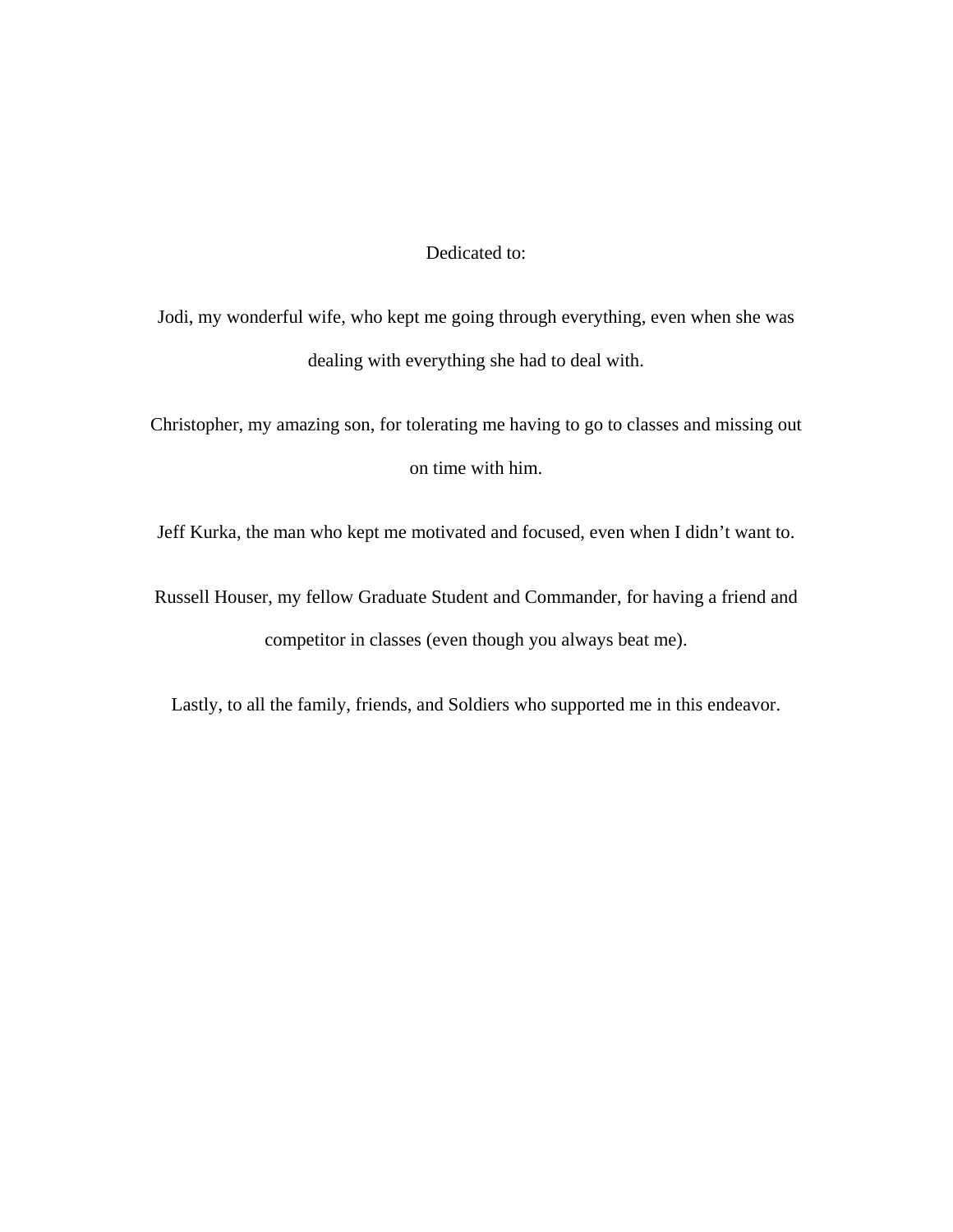### A Performance Preparation Guide for

*Concerto for Bass Trombone and Orchestra* (1964, revised 2001)

Composed by Thom Ritter George (born 1942)

by

Keith Robert Rose, B.M.

Thesis

Presented to the Faculty of the Graduate School of

The University of Texas at El Paso

in partial fulfillment

of the requirements

for the degree of

Masters of Music

Department of Music

THE UNIVERSITY OF TEXAS AT EL PASO

August 2010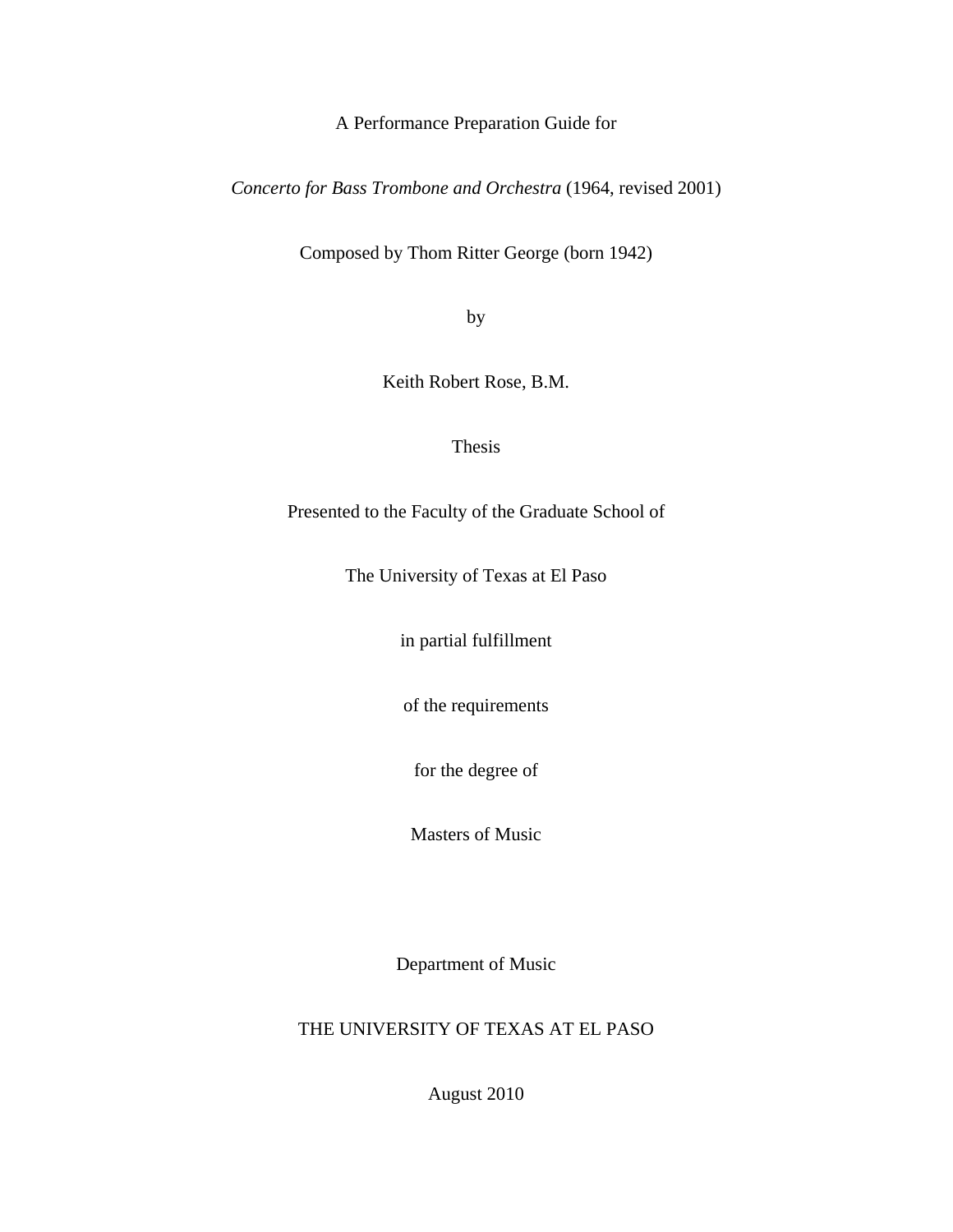# Table of Contents

|--|--|

## Chapter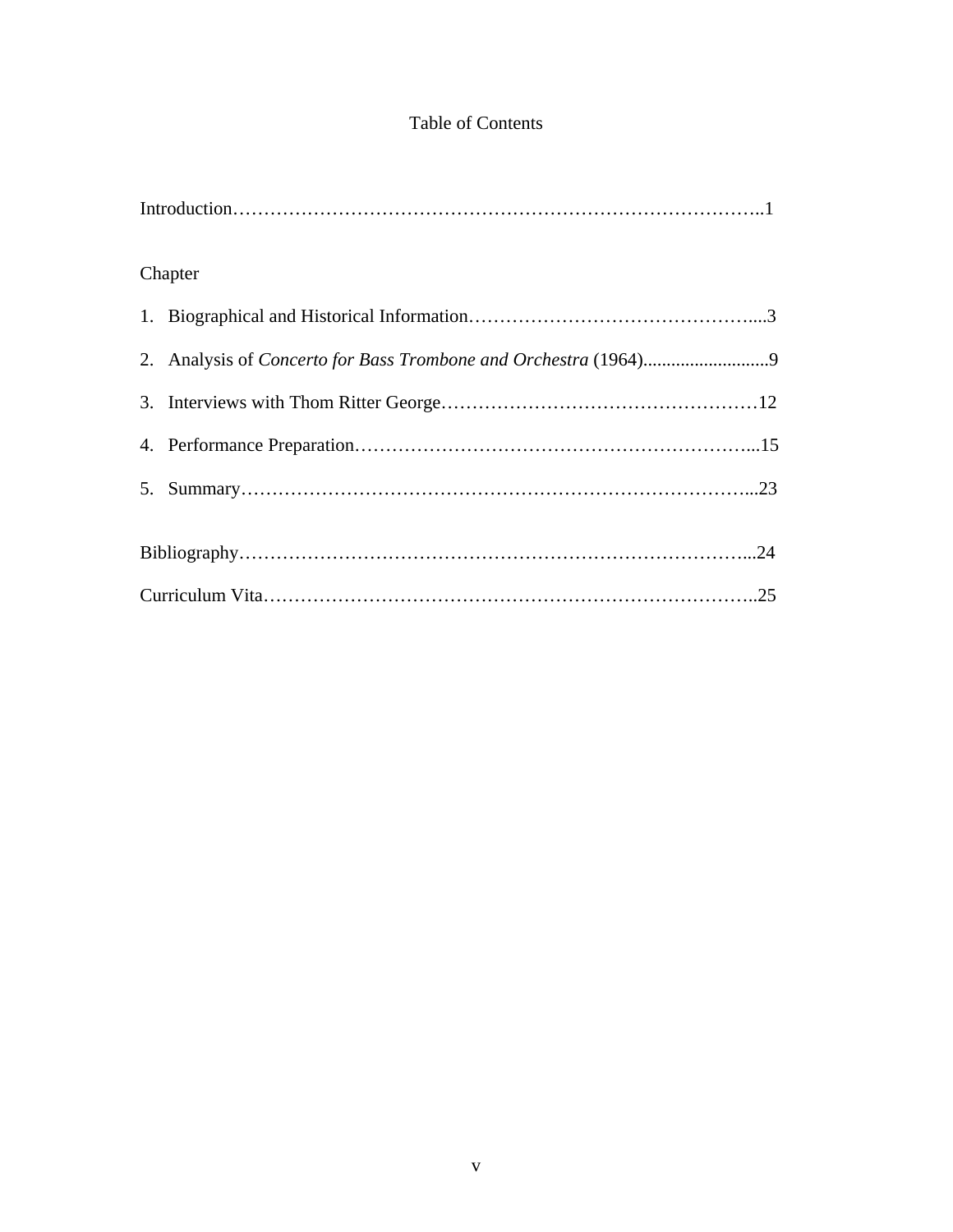### **Introduction**

This thesis is meant to bring focus to composer Thom Ritter George and his *Concerto for Bass Trombone and Orchestra* (1964). This will be accomplished by presenting background information, analysis, and performance preparation practices which in whole will serve as a reference guide for someone who is approaching the work with little or no knowledge of the work. This will serve as a blueprint to impart the origins of the work, the structure of the work through analysis, and performance preparation of the work. This composition has become a common staple of the modern repertoire for solo bass trombone. The bass trombone has evolved as a solo instrument over the last sixty years, as is proven by examining the listings of solo repertoire in Thomas Everett's *Annotated Guide to Bass Trombone Literature.* Prior to the middle of the Twentieth century, the bass trombone was utilized as an ensemble and chamber music instrument with very few solo compositions in the United States. (Everett, 1985; Thompson, 2009). From about the 1950s to the present, the solo repertoire for bass trombone has been greatly expanded by major composers including Eric Ewazen, Tommy Pederson, and David Uber. However, Thom Ritter George was one of the first composers to write a major concerto for the instrument (Everett, 1985). This paper will provide a biographical summary of composer Thom Ritter George, to include information from his personal web site, the program notes for the *Concerto for Bass Trombone and Orchestra*, as well a series of interviews with the composer. The thesis will also briefly discuss a revision of the score of *Concerto for Bass Trombone and Orchestra* that was

1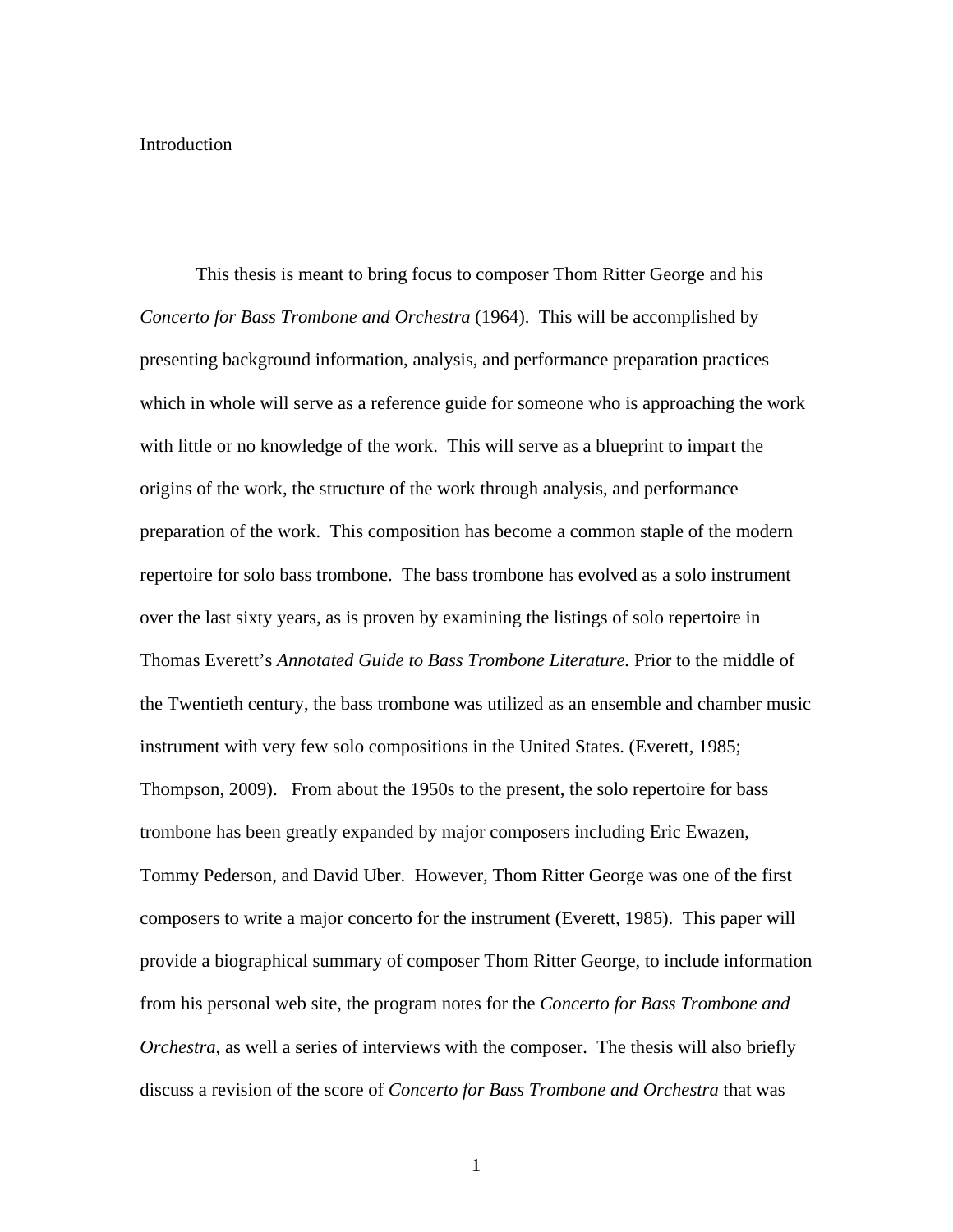completed in 2001 by the composer. In the final chapter, the author will provide a performance preparation guide that will include strategies, methods and practice drills to aid in the preparation of this significant composition.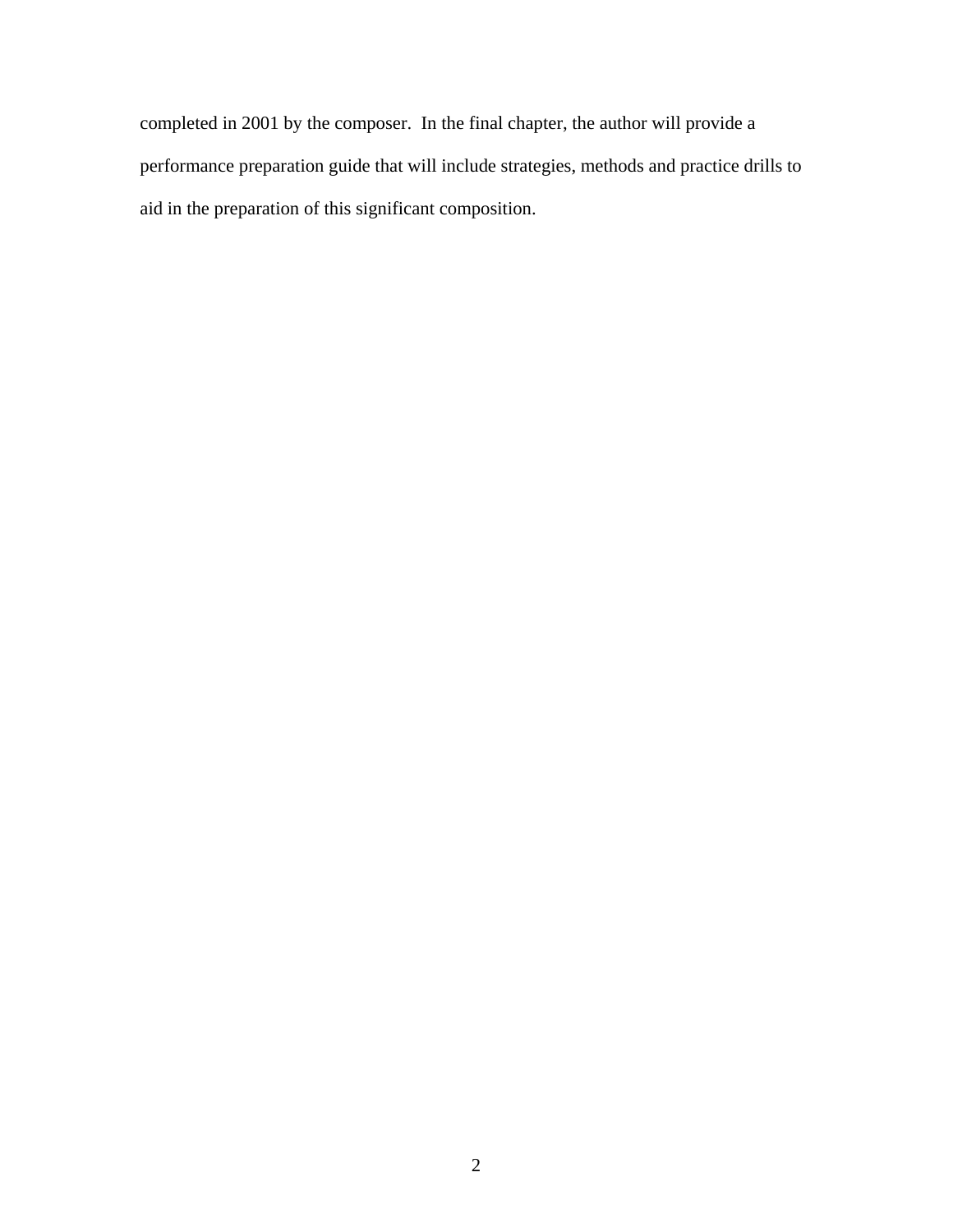Chapter One – Biographical and Historical Information

The following text is from the biography section of the personal web site of Thom

Ritter George (Thom Ritter George Web Page - http://www.isu.edu/~georthom/

(accessed June 1, 2009):

Thom Ritter George was born and raised in Detroit, Michigan where he showed an early interest in composition at the age of 10. He was awarded Bachelor of Music and Master of Music degrees in composition from the Eastman School of Music, studying composition with Thomas Canning, Louis Mennini, Wayne Barlow, John LaMontaine, and Bernard Rogers. Dr. George was awarded the Doctor of Musical Arts degree from the Catholic University of America in 1970. He has written over 350 works from simple songs to large symphonic compositions.

From 1966 to 1970, Dr. George served as composer-arranger for the United States Navy Band (Washington, D.C.). During the period 1970 - 1983, he was Music Director and Conductor of the Quincy Symphony Orchestra (Quincy, Illinois). In August 1983, Dr. George was named Conductor of the Idaho State Civic Symphony, a position he still holds to this day. In 1983, Dr. George joined the faculty of Music Department at Idaho State University, where he is a Professor of Music Theory, Composition, Orchestration, and Music History.

George has written solo works for every instrument of the orchestra, the majority of

which were composed during his time at the Eastman School of Music from 1960 to

1968, where he earned both his bachelors and masters degrees. George's first published

works date from this period of conservatory study and include his *Sonata for Baritone* 

*Horn and Piano, Concerto for Bass Trombone and Orchestra, Hymn and Toccata* (band),

*Brass Quintet No. 1, Proclamations* (band), and *Concerto for Flute and Orchestra*.

Historical Information

The historical information in regards to the work is best summarized by the following excerpt from the composer's web site (ibid):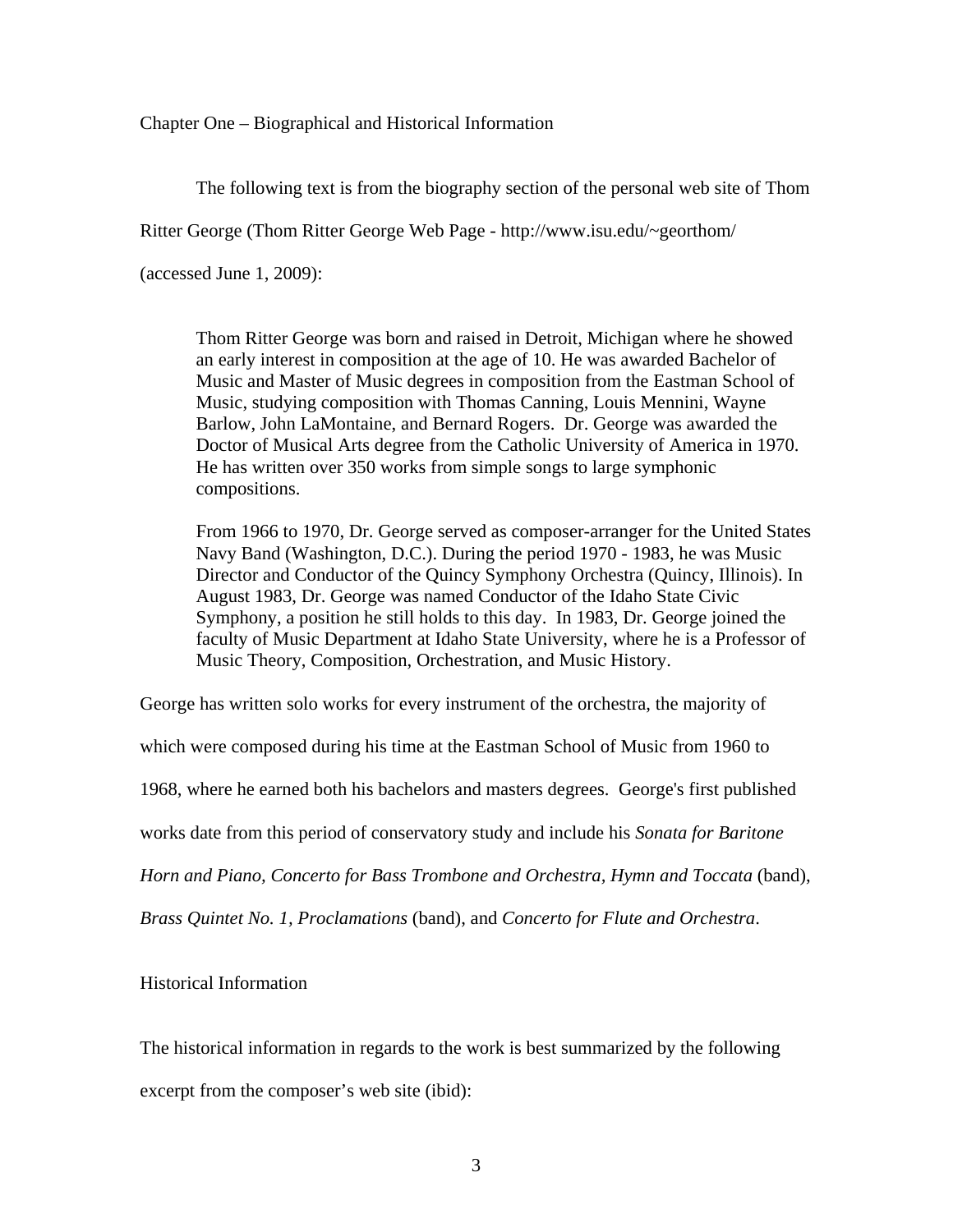Thom Ritter George's *Concerto for Bass Trombone and Orchestra* was completed on February 12, 1964 for George's friend Robert Brawn. Mr. Brawn gave the first performance with the Eastman-Rochester Symphony Orchestra conducted by Dr. Paul White, Associate Conductor of the Rochester Philharmonic. This premiere was given in Kilbourne Hall, Eastman School of Music, Rochester, New York, on March 18, 1964.

In an interview with the composer in April, 2007, George was asked to discuss the

driving force in his interest in the bass trombone. He was also asked why he chose to

dedicate *Concerto for Bass Trombone and Orchestra* to Emory Remington & Robert

Brawn? George gave the following response:

I composed the *Concerto for Bass Trombone and Orchestra* as a result of my personal friendship for Robert S. Brawn (a fellow student at Eastman) and his teacher, Emory Remington. Brawn was giving his Performer's Certificate concerto appearance with the Eastman-Rochester Orchestra and wanted a solo tailored to his special capabilities.

After this answer, the author was curious in regards to the involvement and interaction of

Robert S. Brawn and Emory Remington during his time at Eastman, and if they provided

any feedback to him during the compositional process. Dr. George's response:

Before writing the piece, I had several meetings with Brawn. I asked him to play representative repertoire for me, particularly the etudes for bass trombone. These were particularly interesting and opened up many technical possibilities which are not called for in the standard repertoire.

According to the archived solo recital programs by the International Trombone Association, the Concerto between 1973 and 1999 was performed 72 times. This proves that this is a significant work for bass trombone.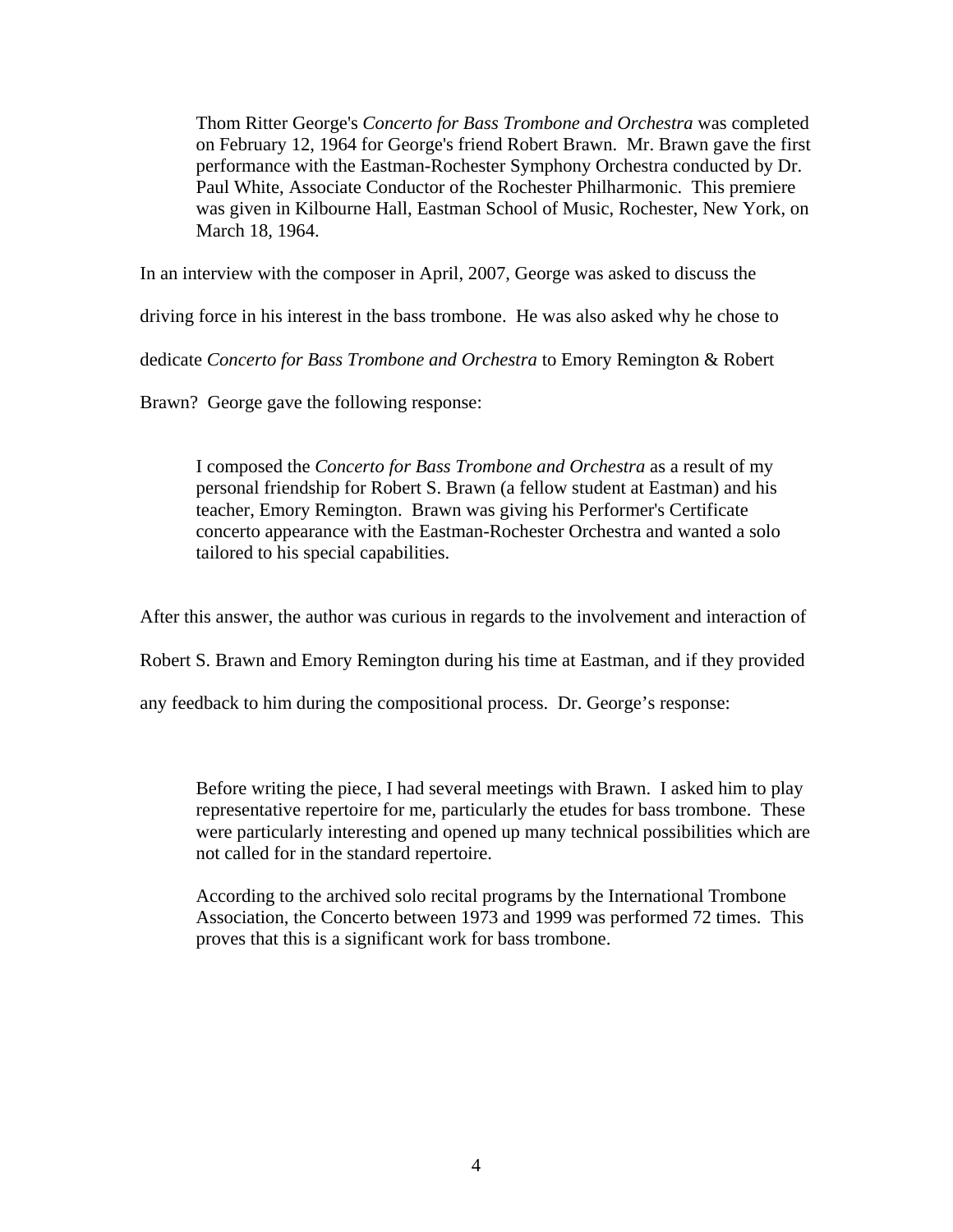Chapter Two - Analysis of *Concerto for Bass Trombone and Orchestra* (1964)

To begin the analysis of Thom Ritter George's *Concerto for Bass Trombone and*  Orchestra (1964), the author will insert a general analysis of the work, courtesy of the web site of Thom Ritter George.

The *Concerto for Bass Trombone and Orchestra* is written in one movement comprised of four major sections. The music opens with a quiet introduction for divided strings. Here, the scale-like theme which is to dominate the score is played by the low strings. The solo bass trombone repeats and then expands this main theme. The second section is a spirited "Allegro" showing the virtuoso qualities of the bass trombone, particularly large leaps into the low range. The orchestral climax of the "Allegro" leads to a cadenza played by the solo instrument. The last measures of the cadenza lead directly to the final section, a fugue, begun by the bass trombone, answered by the instruments of the brass section, and eventually taken up by the whole orchestra.

Thom Ritter George's *Concerto for Bass Trombone and Orchestra* includes multiple

compositional techniques that are inherent to twentieth-century music. *Concerto for Bass Trombone and Orchestra* is in a sense a modified theme and variation form, in which the variations are integral in incorporating elements of twentieth-century compositional techniques, to include octave displacement and quartal harmony. The example below shows the main theme in its first statement in the solo bass trombone part. This theme, in the key of f minor, will occur throughout the work in many different variations.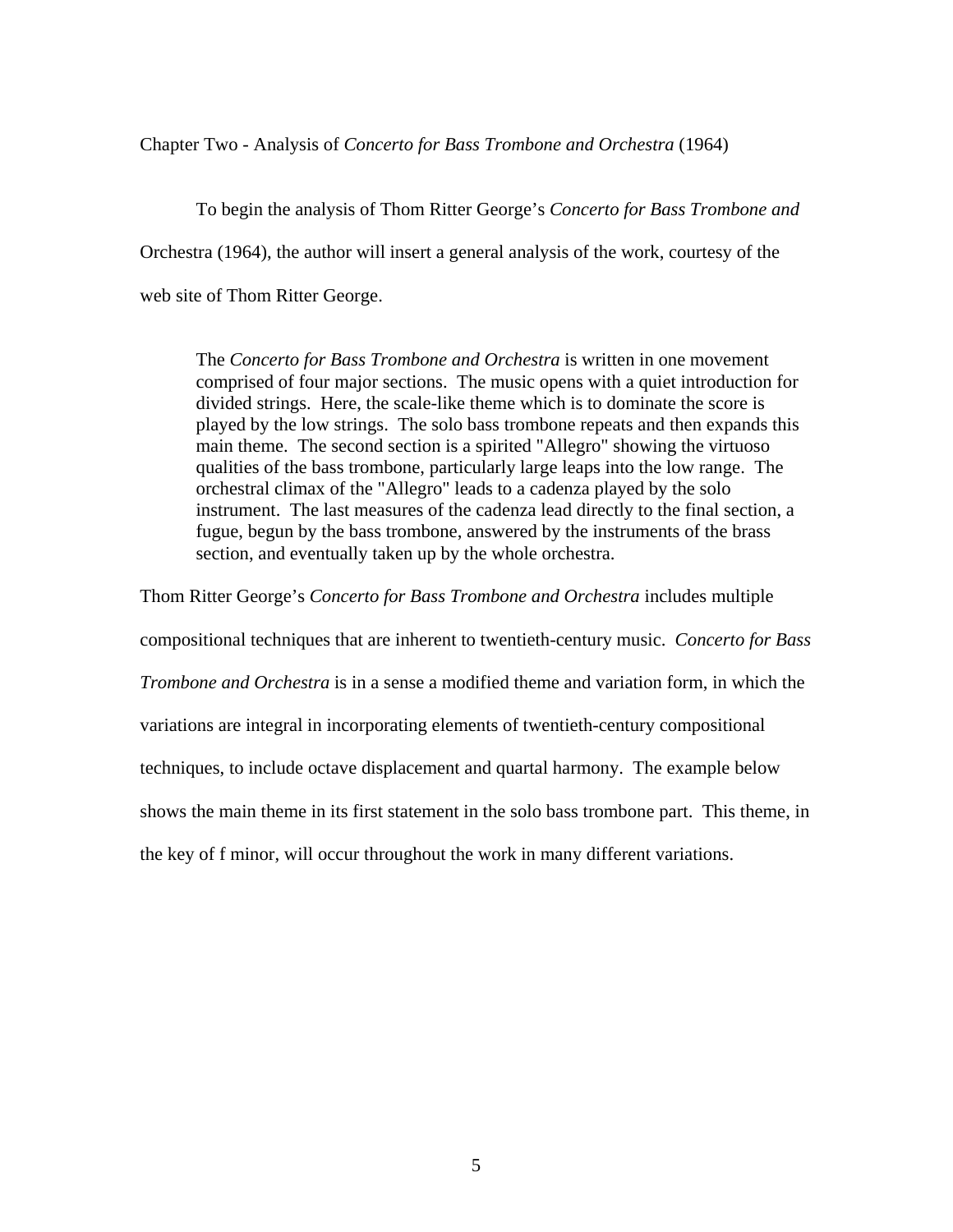

Example 1 Concerto for Bass Trombone and Orchestra Opening Theme, measures 6-19

One of the compositional tools of the twentieth century used in George's *Concerto* is an angular melody, which in this case features many leaps of an octave or more. The composer designed this work to be reflective of the abilities of the player the work was composed for, as well as creating a new standard for bass trombone performance. This is shown in the next example (example 2). The large leaps and drops in the melody throughout the example continue throughout the piece and increase in difficulty as the work progresses.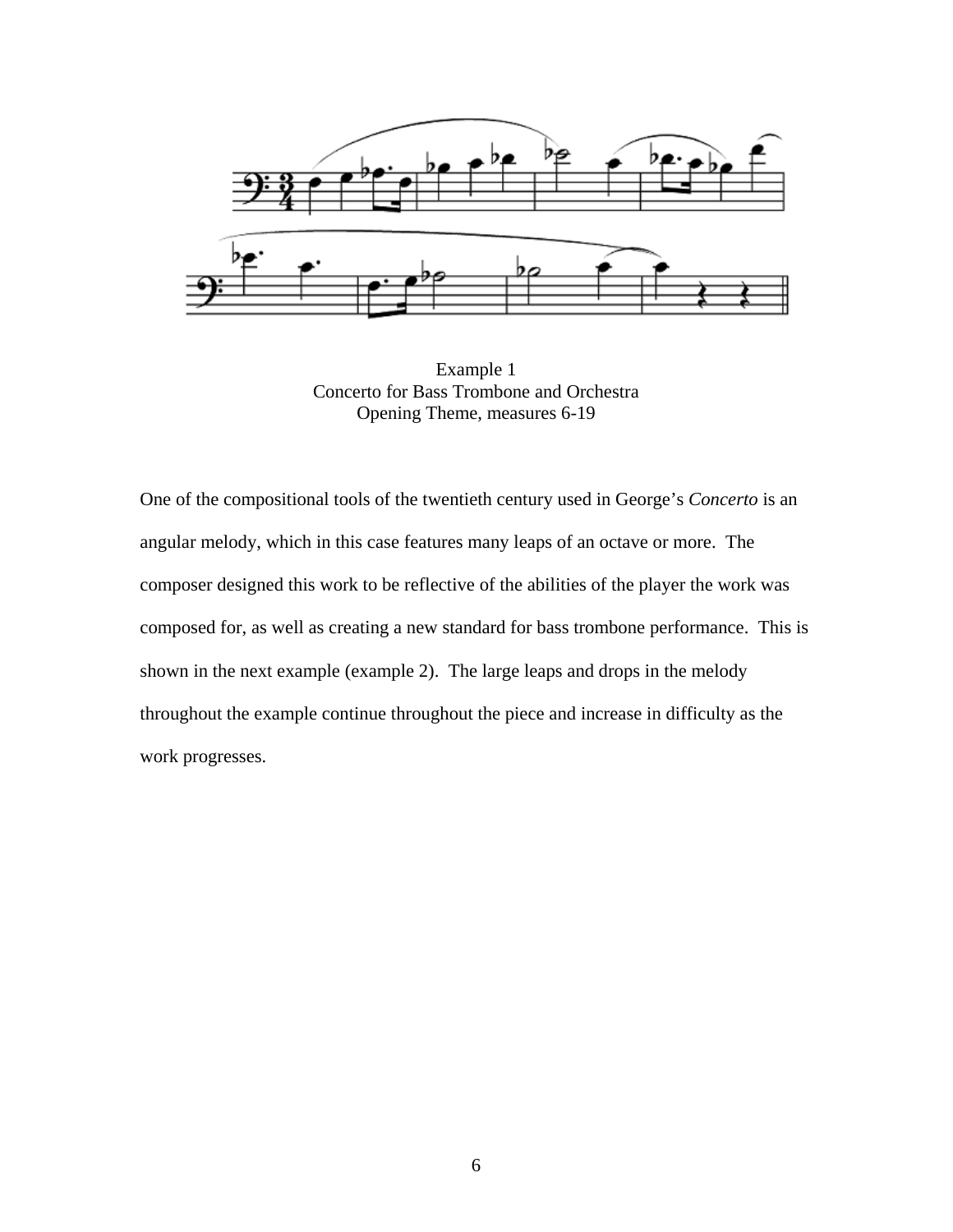

Example 2 Concerto for Bass Trombone and Orchestra First Variation, measures 20-28

Another Twentieth Century compositional tool George highlighted in his *Concerto* is the use of *glissando*, which is idiomatic of the trombone This device is used to highlight the versatility of the instrument, as well as the performer. This can be seen in example 3.



Example 3 Concerto for Bass Trombone and Orchestra Glissando passage, measures 39-43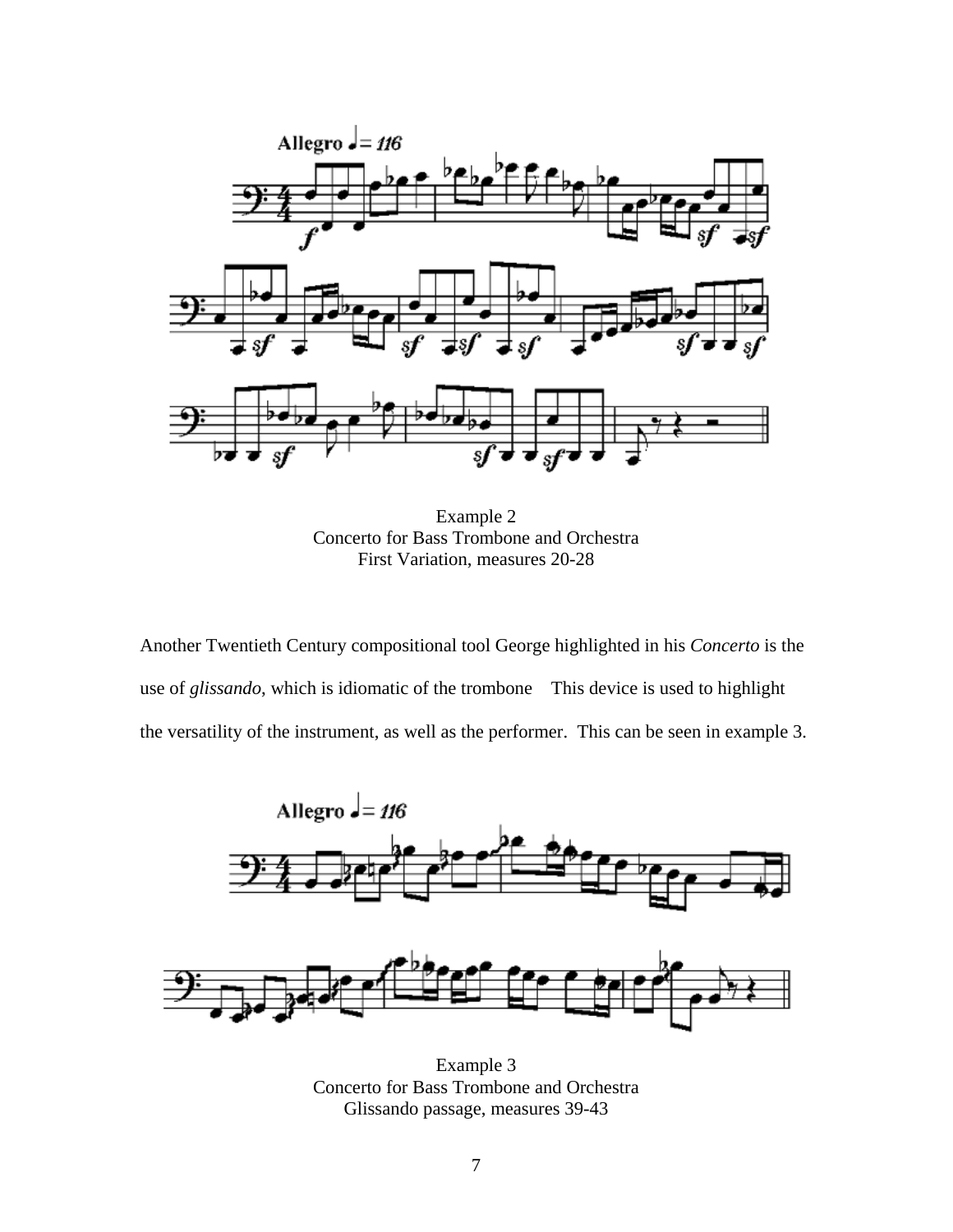The use of mixed meter in George's *Concerto* provides another layer of difficulty and is common in Twentieth Century compositions. This is demonstrated best in the cadenza of the *Concerto*, where the meter is in a state of fluctuation between Common Time, 7/8 time, 3/4 time, and 3/8 time. Example 4 is the main section of the cadenza, where the angular melody can also be seen in its most difficult setting with skips multiple octave skips in a row and leaps of over two octaves at times.



Example 4 *Concerto for Bass Trombone and Orchestra*  Cadenza, measures 157-173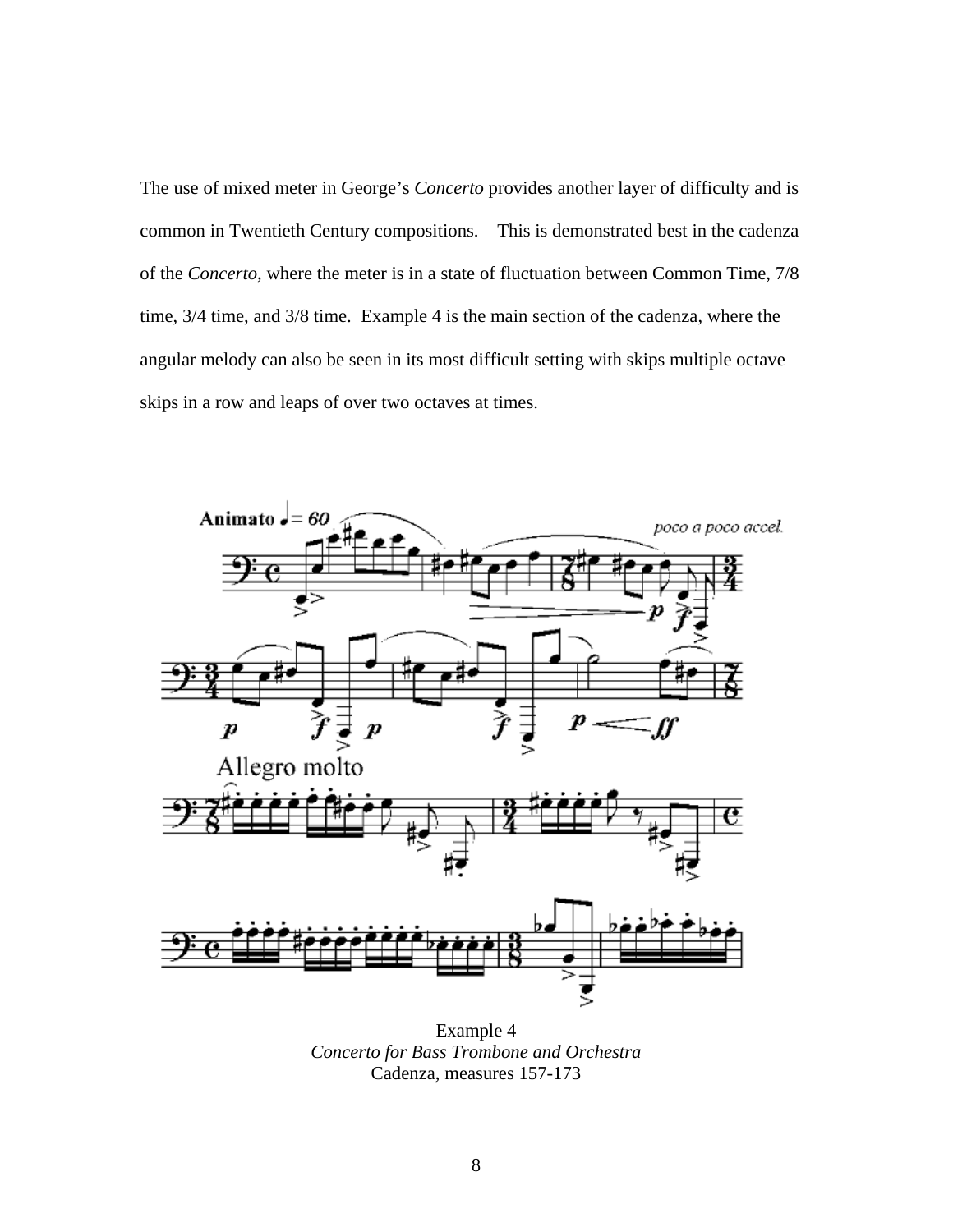The use of quartal harmony and polyrhythm give this work a very modern sound. The following example from the *Concerto* shows a perfect outline of the use of quartal harmony. This is only one of many examples of quartal harmony in the work.



*Concerto for Bass Trombone and Orchestra* Measures 200-210

The last four measures of the work highlight both techniques used simultaneously and demonstrate the complexity of the work. The usage of polyrhythm provides a unique musical texture.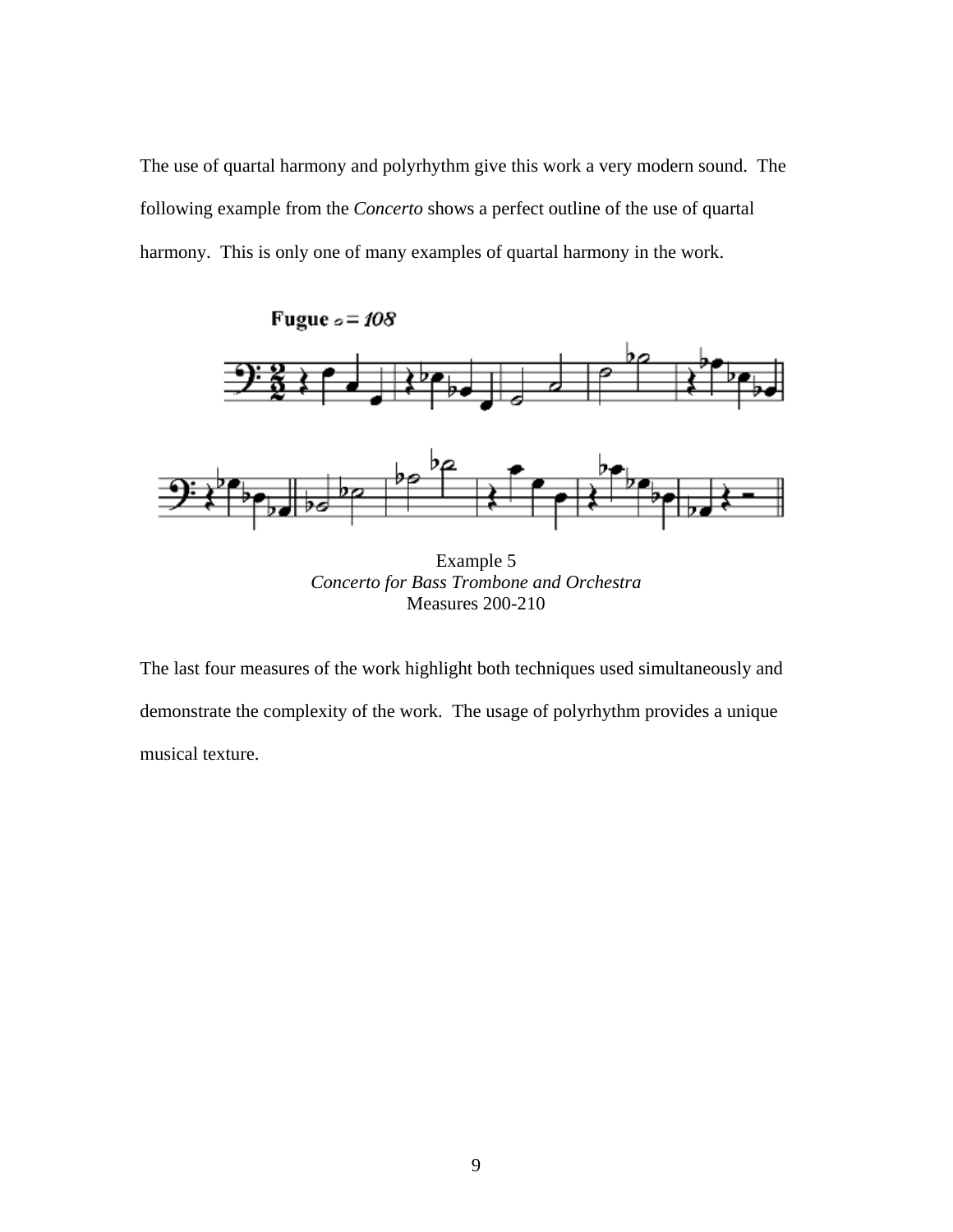



*Concerto for Bass Trombone and Orchestra* Measures 277-280

# Piu mosso (Quasi presto)  $o = 72$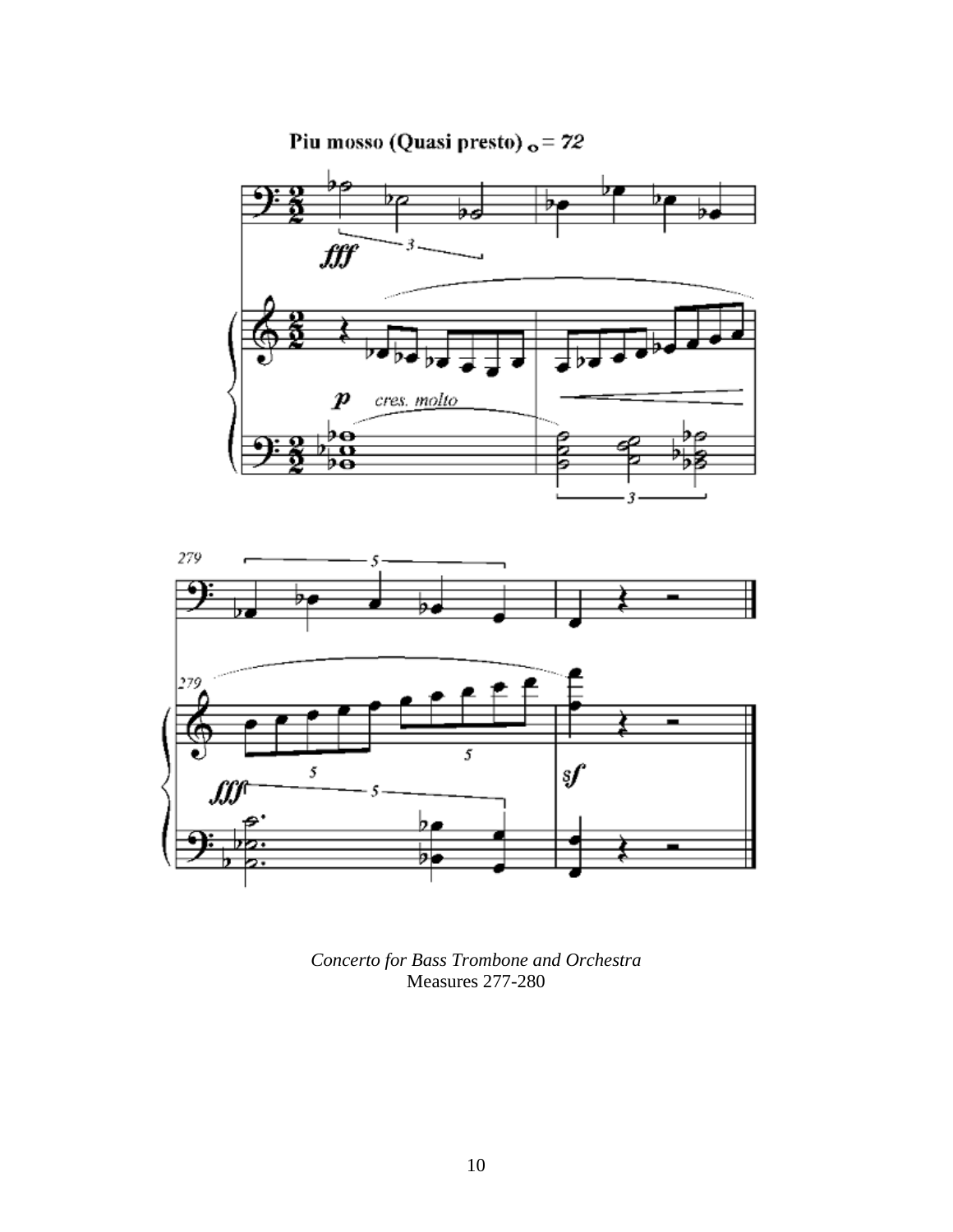Chapter Three - Interviews with Thom Ritter George

The author was quite fortunate in being able to speak with Thom Ritter George in

depth about the *Concerto for Bass Trombone and Orchestra*, in an interview conducted

on April 28, 2007.

Q: What made you decide to compose solo works for all the instruments in the modern orchestra, which is a massive undertaking?

A: I decided in my early twenties to compose sonatas for all the orchestra instruments. Hindemith's example guided my thoughts on this. It was a great challenge that, curiously, no one else seems to have taken up. There are lots of sonatas for violin. But how many good sonatas are there, for example, for horn? We need more.

Q: What made you decide to compose solo works for all the instruments in the modern orchestra? Were any of these pieces (barring Concerto for Bass Trombone) dedicated to specific people?

A: All the sonatas were written for particular players, although a dedication is absent in the majority of cases. Everything has been played; some works just a time or two, some many times.

Q: What was your driving force to decide to compose a piece for bass trombone? Was it because it was an instrument that was not commonly composed for? How did you decide to dedicate it to Emory Remington & Robert Brawn?

A: I composed the *Concerto for Bass Trombone and Orchestra* as a result of my personal friendship for Robert S. Brawn (a fellow student at Eastman) and his teacher, Emory Remington. Brawn was giving his Performer's Certificate concerto appearance with the Eastman-Rochester Orchestra and wanted a solo tailored to his special capabilities.

Q: Did you have a lot of interaction with them during your time at Eastman? Did they have any feedback with you during the compositional process of this work?

A: Before writing the piece, I had several meetings with Brawn. I asked him to play representative repertoire for me, particularly the etudes for bass trombone. These were particularly interesting and opened up many technical possibilities which are not called for in the standard repertoire.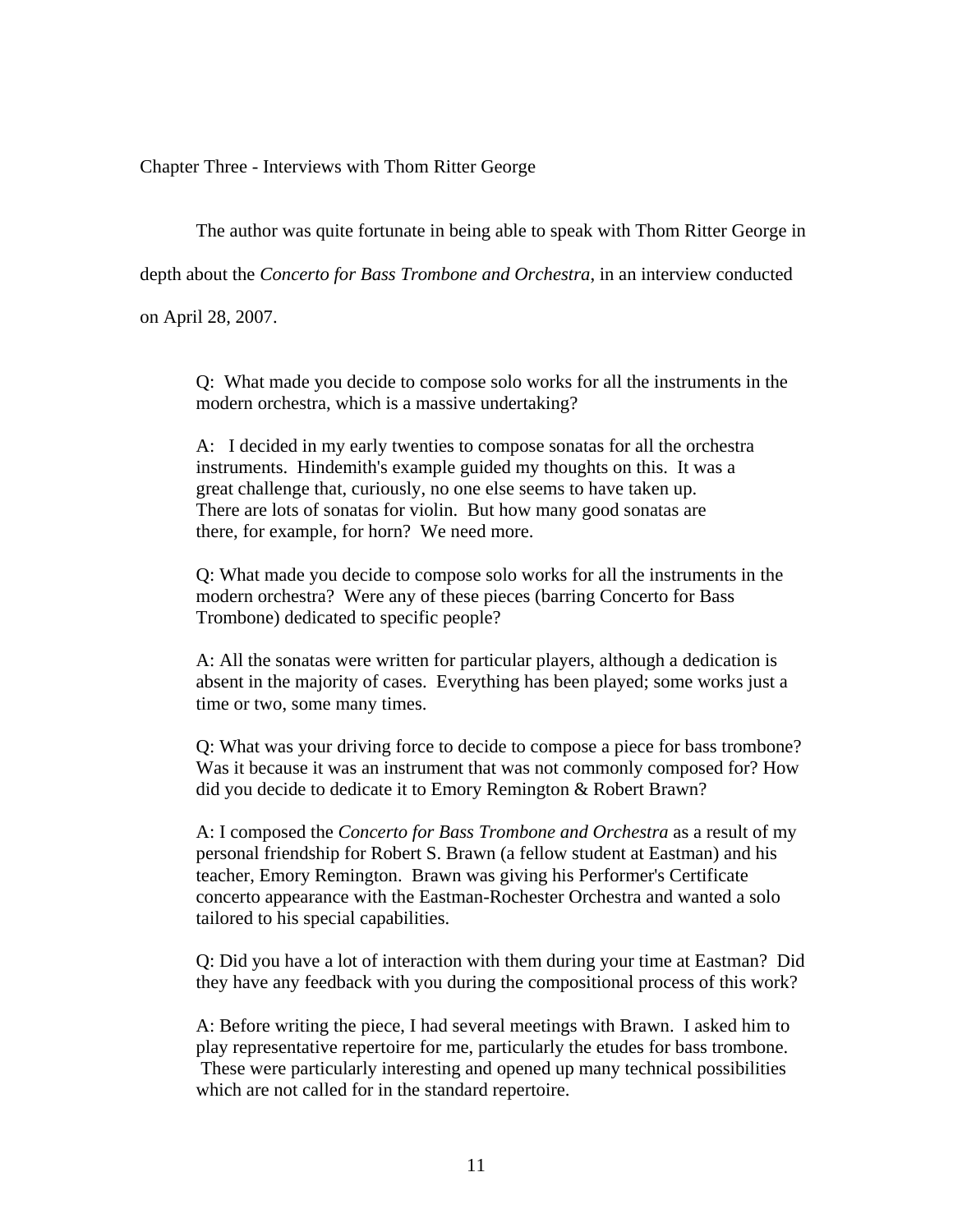Q: What led you to making a revision to your Concerto for Bass Trombone and Orchestra, nearly 40 years after the initial publishing? Was it led by a change in your compositional methods, or was it due to issues that came up in performances of the work over time? Do you find that the revisions made a dramatic difference in the composition?

A: There were a several reasons I decided to make a revised version in recent times.

(1) One was that I wanted to regain control of the copyright. The story of my problems with the publisher is a long and twisted affair. I could regain control of the copyright with a revised version if the Register of Copyrights in Washington agreed that the revision was enough different from the original version to warrant a copyright. The Register of Copyrights did agree and a new copyright was assigned to the revision.

(2) I wanted to prepare a new score and set of parts using the Finale notation program. This was done. The original orchestra materials were all in manuscript. (3) Most of all, I wanted to clear up harmonic ambiguities in the final bars of the *Concerto for Bass Trombone and Orchestra*. This passage is in f natural minor. However, in the original version, additional tones were added. This had the effect of creating more harmonic dissonance (tension) at the expense of clarity. I decided the piece would be better if it stuck to the f natural minor without conflicting tones.

(4) As I mentioned previously, none of this affects the music the solo bass trombone plays. Certain other details, such as string bowings, were also improved to make performances go better. The number of measures in the piece remains the same in both versions, and the essential content remains the same.

One thing remains to be done on the *Concerto for Bass Trombone and Orchestra*, which is to make a new piano reduction. The published reduction is correct but is fairly difficult to play. Some players have written me to say they were having trouble finding an accompanist who could handle the reduction. For the revision, I want to review the whole matter and see if I can create a more playable piano reduction without sacrificing the integrity of the music. Such a new reduction may not happen in the near future since I have several other reductions which have to be made first, to include my *Concerto for Violin and Orchestra* (1997) and *Concerto for Horn* (2007). At least with the *Concerto for Bass Trombone and Orchestra*, the original reduction is available and performers can use it.

Most modern solo works that are composed for a solo instrument and orchestra will usually have a reduced score for a different ensemble, which is typically for Wind

Ensemble or Concert Band. One of the fascinating aspects of *Concerto for Bass*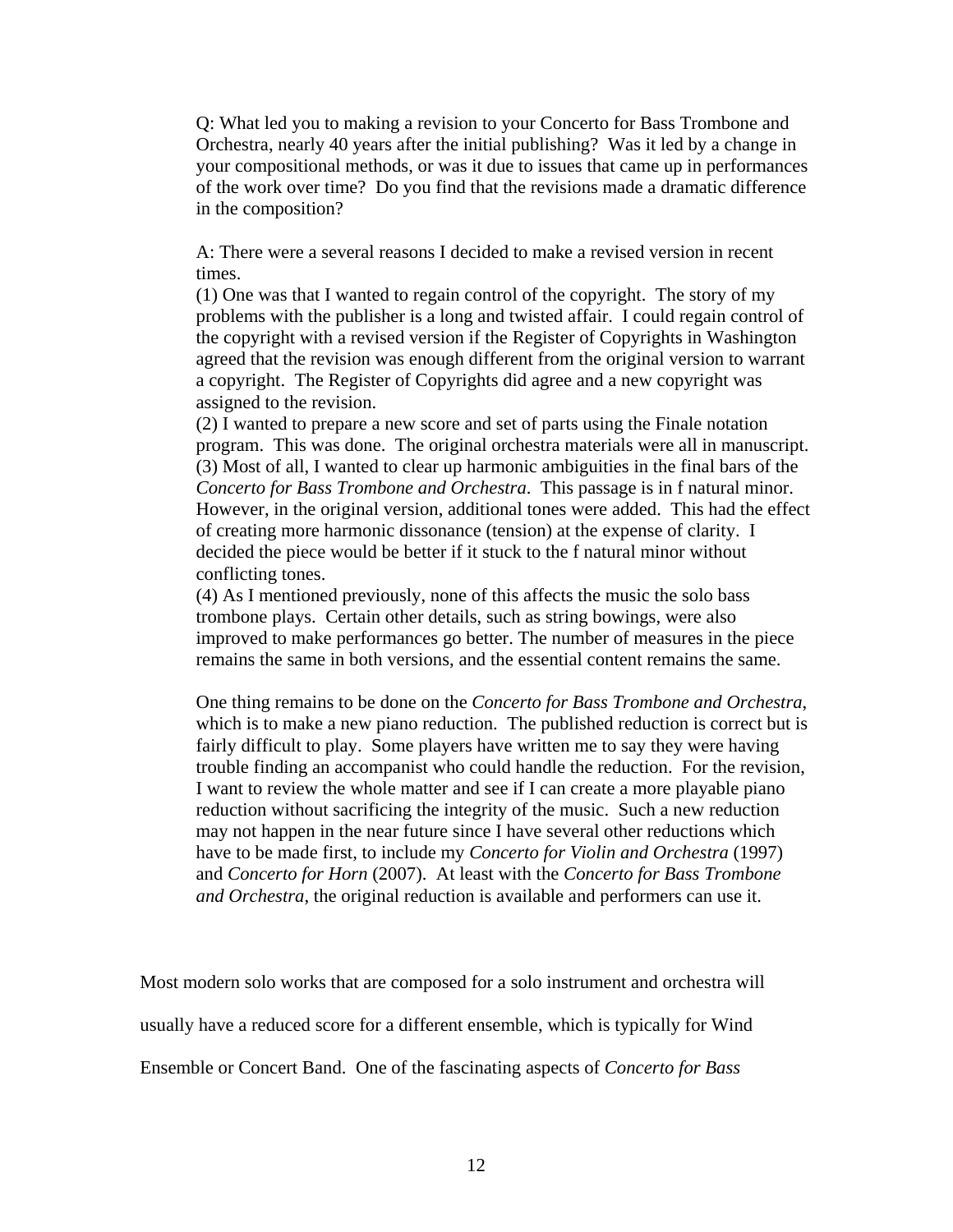*Trombone and Orchestra* is that there is no orchestral reduction for band. The following response has been posted on the composer's web page:

There is no band arrangement of *Concerto for Bass Trombone and Orchestra* by Thom Ritter George, nor has the composer authorized such an arrangement. The piece was conceived for orchestral accompaniment and is idiomatic to that medium. The balances of the orchestral instrumentation were carefully calculated to insure a successful solo/accompaniment musical relationship. There were two occasions on which the publisher agreed to having band arrangements made by military band arrangers working in Washington, D.C.

George has been vastly responsible for the expansion of the compositional limits of bass trombone repertoire. Thom Ritter George's *Concerto for Bass Trombone and Orchestra* expanded how composers wrote for the bass trombone and established groundwork for consequent composers and compositions. *Concerto for Bass Trombone and Orchestra* provided a starting point that influenced subsequent composers in their compositional endeavors with regards to the bass trombone. Subsequent composers cite George as an influence in their work.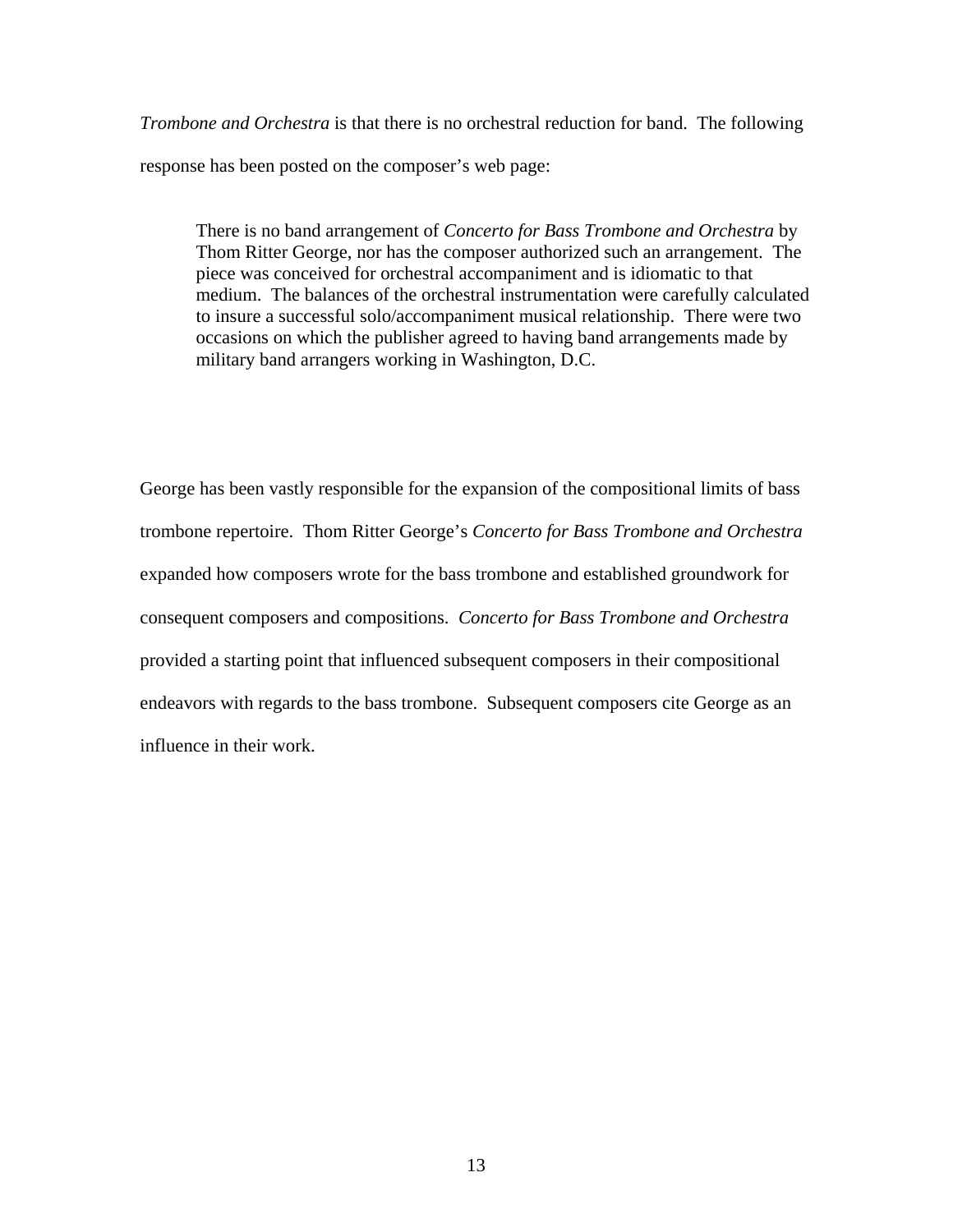### Chapter Four – Performance Preparation

George's *Concerto* is a work of high substance, importance, and magnitude, requiring a great deal of preparation in order to perform the work properly. With any great solo work, there are several sections that could be described as a "pitfall waiting to happen," whether it be a matter of interpretation, a highly technical passage, or a passage using difficult compositional techniques that creates a problematic part for the player. This work presents problems that can be categorized in the following: octave displacements, large irregular intervals, musical interpretation, and ensemble sections, some of which were also examined in Chapter 2. The author will cite specific examples under each category and provide a method to improve the performance of each example.

### Octave Displacement and Large Intervals

The usage of octave displacement occurs in this work multiple times. Octave displacement is defined as suddenly changing the register the instrument is playing without interrupting the harmonic motion. In this work, the octave displacement takes place by rapidly and continuously going in and out of the lower registers of the bass trombone, often into the pedal range. This difficult compositional technique occurs not only in slow passages but in the faster sections as well, highlighting the capabilities of the performer and instrument. This can be seen in examples 6 and 7.

The best way to work this issue is to break down each occurrence of octave displacement into a cluster of three notes. This cluster should include the octave displacement and the notes surrounding it. Once the clusters have been identified, the player should play the

14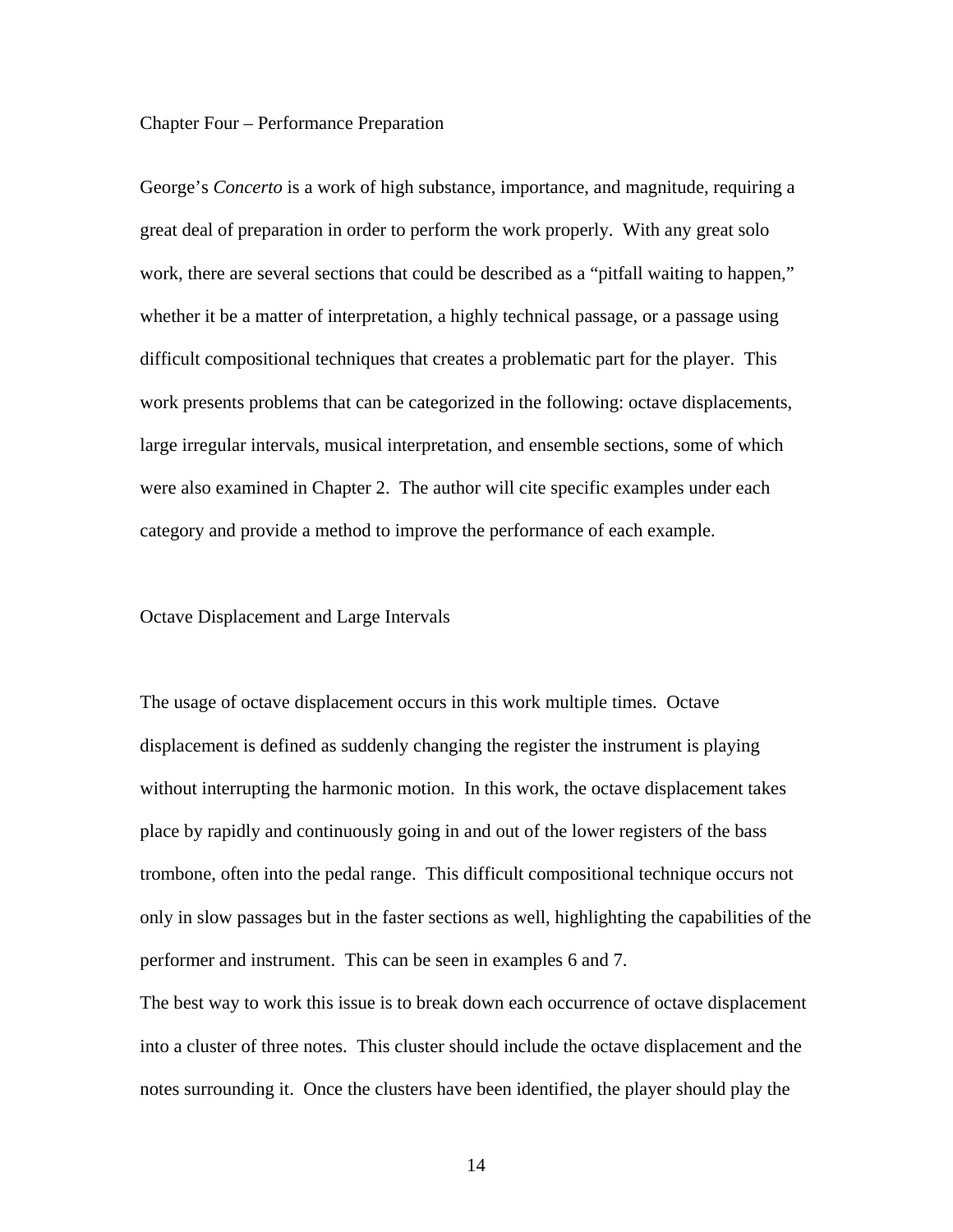clusters at a slow pace with no regards to a specific tempo. The reason to not regard tempo at this point is done to allow the player to find the proper embouchure settings and air quantity required for each of the three notes to speak clearly and with good tone. The goal is to achieve five consecutive iterations of the note cluster before moving on to the next step. The next step is to play the clusters in tempo, beginning at a metronome marking 60 beats per minute (quarter note=60). The player should work on the consistency of the cluster in order to begin to place it in context with the section of the work. The goal for this step is once again to achieve five consecutive iterations of the note cluster. The next step is to increase the tempo by ten beats per minute, continuing to work to achieve five consecutive iterations, continuing to add 10 beats per minute until the tempo of that section is achieved. At times, the composer uses skips greater than an octave, but the process of preparation would stay the same.



Example 6 Concerto for Bass Trombone and Orchestra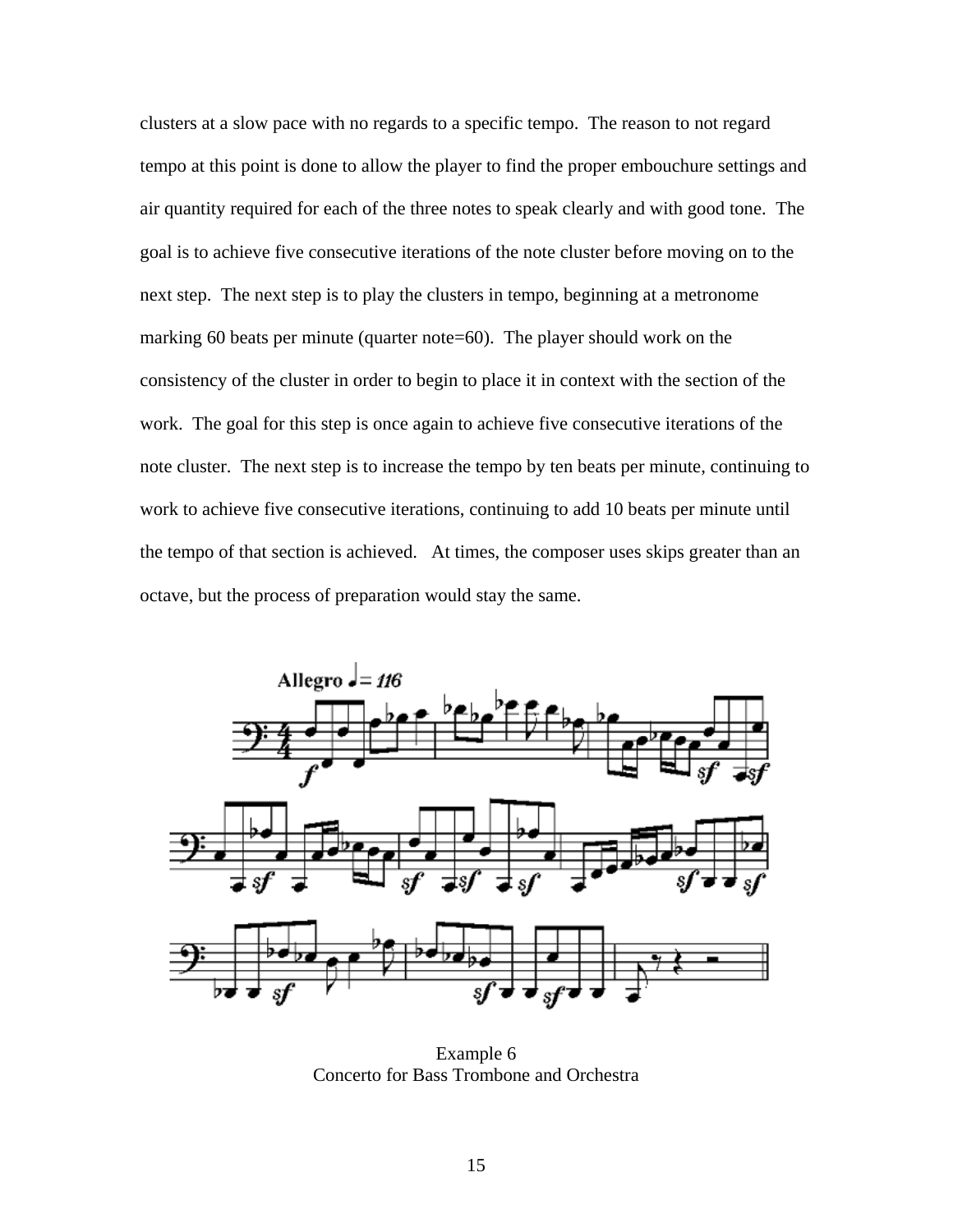

Example 7 *Concerto for Bass Trombone and Orchestra*  Cadenza, measures 157-173

### Musical Interpretation

As with all solo works, a player may struggle in the process of creating a musical interpretation of how the composer intended to work to be conveyed to an audience. Some players may have the majority of their focus directed towards the more technical passages of a composition they are preparing to perform. This, of course, causes the musical interpretation to fall to the wayside. Due to the vast technical concerns of the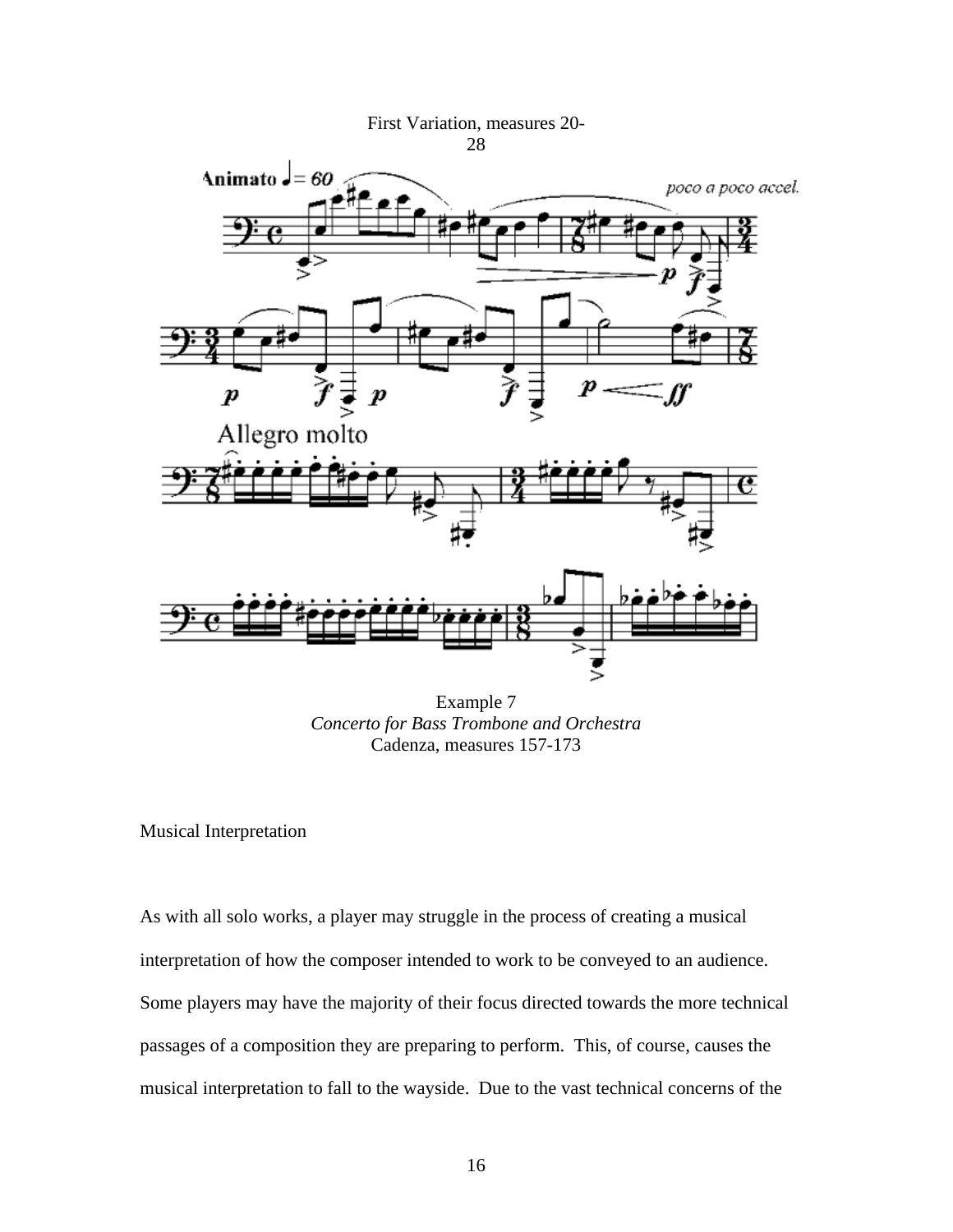*Concerto*, the performer must remember to pay attention to the melodic ideas present. When one analyzes the work, they will see that the entire piece is built on a foundation of a melody that occurs in multiple permutations throughout the work. It is only through the process of full analysis that the melodic intent can be gathered and then be applied in the preparation process. In the process of analyzing for melodic purposes, the performer should look for arrival points, moments of melodic or harmonic tension and release, and find places where the soloist and orchestra collaborate and a common musical idea. Some ideas that can help performers achieve a high level of musicality can include using mental imaging to impose a scene or life moment on the work, recording practice sessions, or finding a colleague to help give feedback. This process will enhance the performance and representation of the work in a manner that the composer intended.

### Ensemble Sections

It is the responsibility of the solo player to identify where the accompaniment and soloist line up in unison or harmony, work together on a common musical idea or contrast each other to create tension. A great example of this is in the fugal section, where the soloist begins unaccompanied and the accompaniment soon follows and takes over the fugal material. When the soloist is unaccompanied, they can have more presence, but need to balance with the accompaniment when the ensemble enters the fugue. When all musicians are playing together, it can create a meaningful musical experience for the audience, as well as the musicians.

17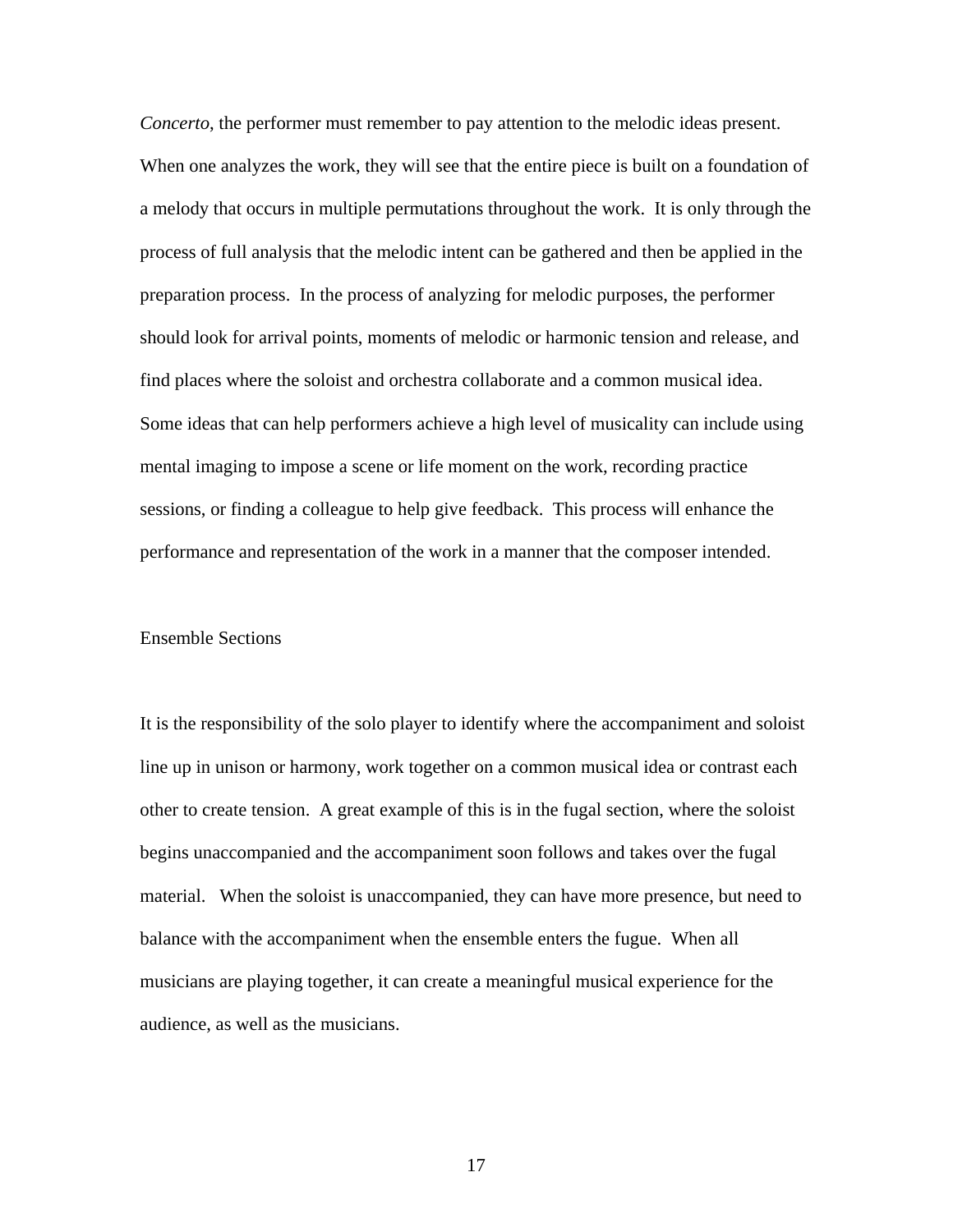### Summary

Given the analysis, background information, documented impact on literature for bass trombone, as well as the author's personal experiences while preparing and performing the work, the author believes that Thom Ritter George's *Concerto for Bass Trombone and Orchestra* (1964) is one of the most significant works for bass trombone composed in the Twentieth Century. The difficulty of the work started a evolution of compositional process for bass trombone, establishing the standards for what the bass trombone was capable of. This work has been and will continue to be a staple of the repertoire for years to come.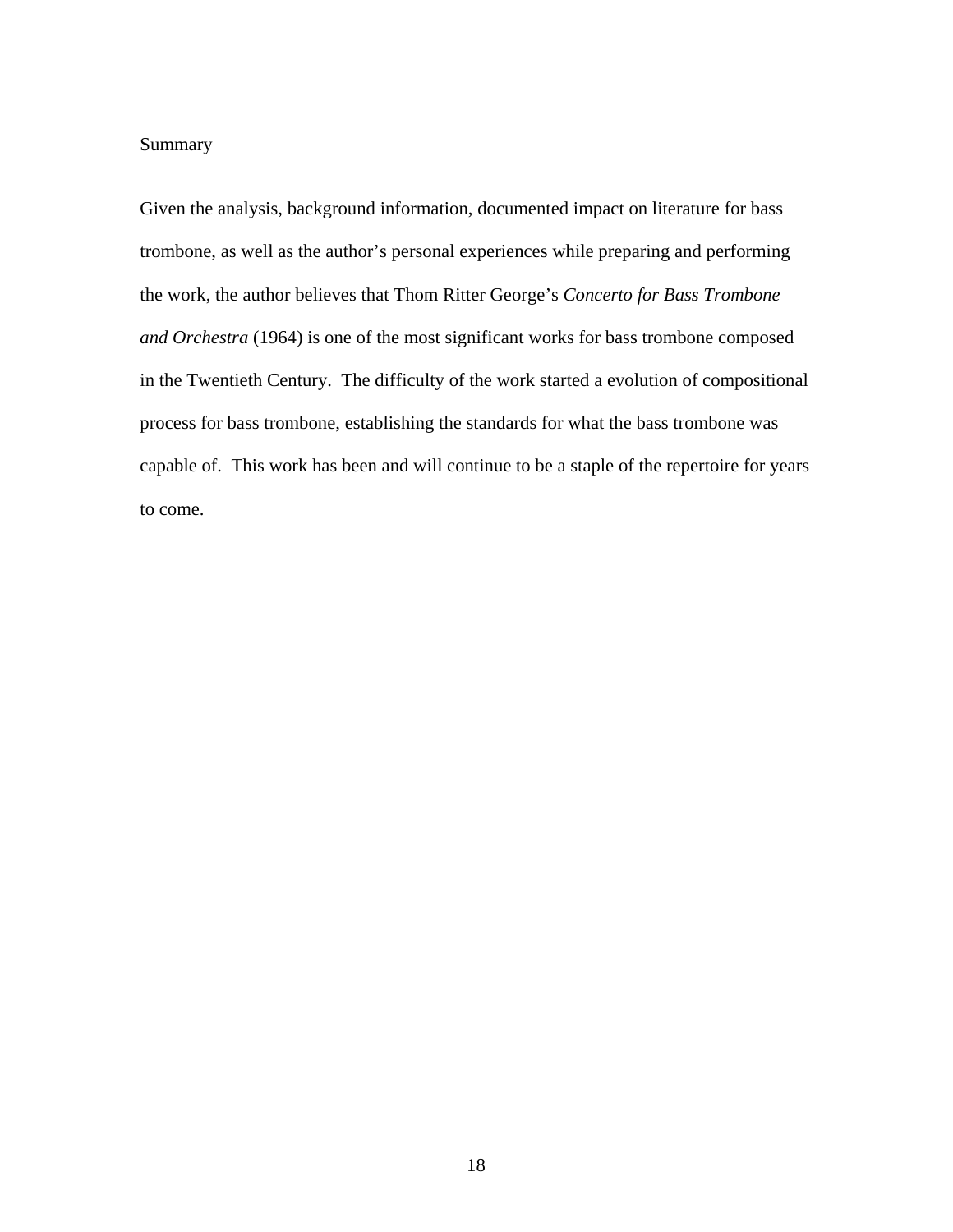Bibliography

Everett, Thomas G. (Author). 1985. *Annotated guide to bass trombone literature*. Nashville: Brass Press (TN) Nashville, TN, 1985.

George, Thom Ritter. *Concerto for Bass Trombone & Orchestra*. (Reduction of orchestral accompaniment). North Greece, NY: Accura Music, 1964.

George, Thom Ritter. *Concerto for Bass Trombone & Orchestra*, (Revision 2001), (Reduction of orchestral accompaniment), North Greece, NY: Accura Music, 2001.

George, Thom Ritter, personal web page. http://www.isu.edu/~georthom/ (accessed June 1, 2009).

George, Thom Ritter, Interview conducted by the author, April  $28<sup>th</sup>$ , 2007

Thompson, J. Mark (Author), and Jeffrey Jon (Author) Lemke. *French music for low brass instruments: An annotated bibliography*. Bloomington: Indiana University Press (IN) Bloomington, IN, 1994.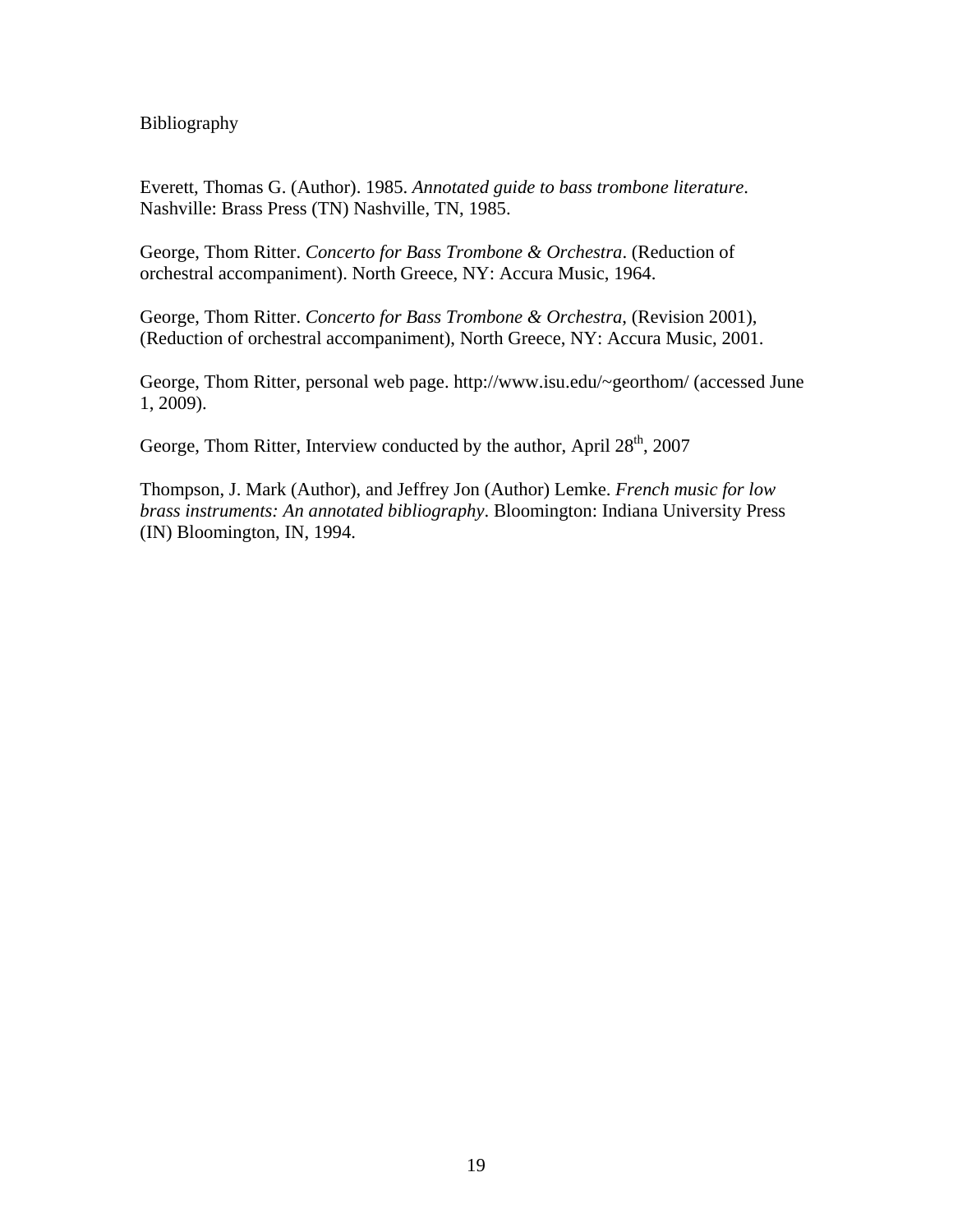### Curriculum Vita

Keith Rose is a native of the upper Midwest, born and raised in west suburban Chicago, and later in Southwestern Wisconsin, where he graduated With Honors from Seneca High School in 1996. Mr. Rose then matriculated to the Lawrence University Conservatory of Music in Appleton, WI, initially majoring in Music Education & Computer Science, and graduated with a Bachelor of Music in Low Brass Performance (Bass Trombone & Euphonium emphasis). Mr. Rose's primary teachers at Lawrence included C. Nicholas Keelan, David Stull, and Dr. Charles V. Guy. During his undergraduate years, Mr. Rose began his experience and education as an Audio Engineer, working as the Assistant Director of Recording Services under Downbeat Award Winning engineer Larry Darling, a founding member of the jazz ensemble Matrix. Later study in audio came from the Theater Department in later years, combining live sound and sound design with his accumulated skills as a studio engineer. Mr. Rose graduated from Lawrence Conservatory in 2001.

After graduating from Lawrence University, Mr. Rose was a freelance low brass instructor in the Appleton/Oshkosh/Green Bay area, teaching for the Appleton Area School District and the New London School District. Mr. Rose was also a freelance musician in the Fox Valley, playing for such diverse groups as principle Bass Trombone for the Oshkosh Symphony Orchestra, trombone substitute for the Manitowoc Symphony Orchestra, the Appleton City Band, the Big Band Reunion, The Great River Big Band, and as a pit orchestra musician for numerous productions. In 2002, Mr. Rose was employed by Carnival Cruise Lines Entertainment as a musician in a 10-piece showband aboard the MSS Carnival Triumph.